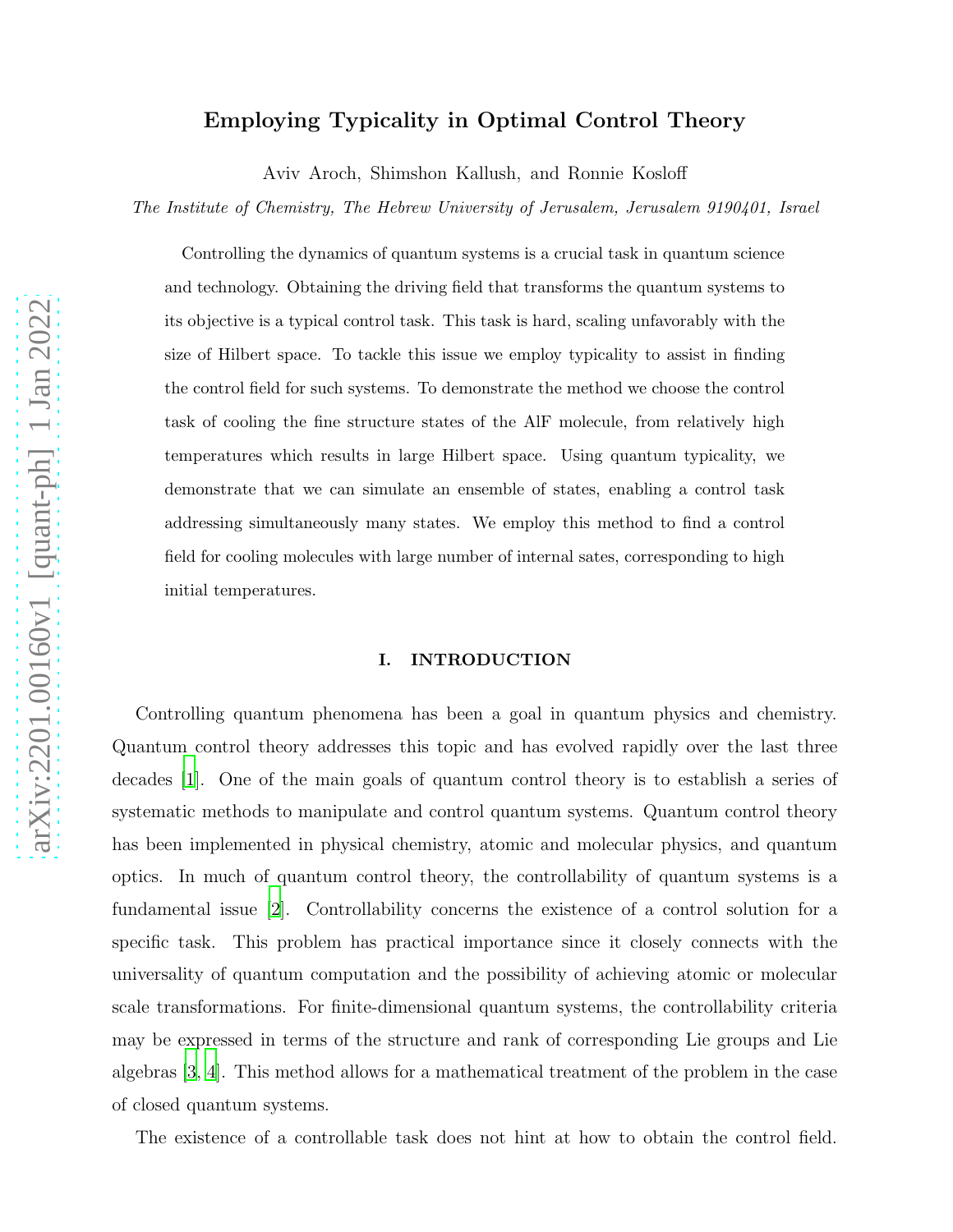Iterative schemes have been developed based on constrained optimization has been developed [\[5](#page-17-4)[–11\]](#page-18-0). Controlling systems with Large Hilbert space is a challenging problem mainly due to its computational complexity.

The computational effort measures the complexity of the problem we are trying to solve. In our case, the problem is twofold; our primary step requires solving the time-dependent Schrödinger equation for each state. The complexity scales between  $M \times N \log N$  and  $M \times N^2$ where  $N$  is the size of Hilbert space of our system and  $M$  the number of time-steps which in turn scale as  $M \propto O(\Delta E \times t)$  where t is the time interval and  $\Delta E$  the energy range [\[12\]](#page-18-1). The number of iterations for solving a unitary control problem scales like  $K!$  where  $K$  is the size of the transformation [\[7](#page-17-5)]. The complexity class of the cooling transformation, which addresses K states simultaneously, is not known and could be between polynomial in K and factorial K!. Altogether the control problem is computationally highly complex [\[13](#page-18-2)].

This issue requires establishing methods that reduce the number of states K needed for optimization and the complexity. To achieve this task, we will employ the properties of quantum typicality.

Quantum typicality states that a single quantum state can typically well describe local expectation values of a quantum system. This statement applies to Schrödinger type dynamics in high dimensional Hilbert spaces. As a consequence, individual dynamics of expectation values converge to the ensemble's average [\[14\]](#page-18-3). We will employ quantum typicality by using random phase wavefunctions for control problems.

The random phase wave function method uses an ensemble of pure states, which creates an efficient representation of the mixed state of the entire system. The convergence of the RPWF method becomes faster as the size of the Hilbert space (and the number of random phases) increases, namely with the rise of initial temperature.

The present study aims to develop an optimal control algorithm to cool the molecular internal degrees of freedom, a multi-state control task. The control objective is to increase the system's purity  $\mathcal{P} = Tr{\{\hat{\rho}^2\}}$ . Alternatively, cooling can be defined as lowering the effective temperature  $T_{eff}$  defined by the von Neumann entropy of the ensemble [\[15\]](#page-18-4).  $T_{eff}$ is the temperature of a passive Gibbs state with the same von Neumann entropy [\[16\]](#page-18-5).

The field of cold and ultra-cold molecules has rapidly grown in the last decade. Cold molecules have an essential role in many active areas in science amongst tests of fundamental physics, cold chemistry, quantum technologies  $(QT)$ , and quantum information  $(QI)[17–21]$  $(QI)[17–21]$  $(QI)[17–21]$ .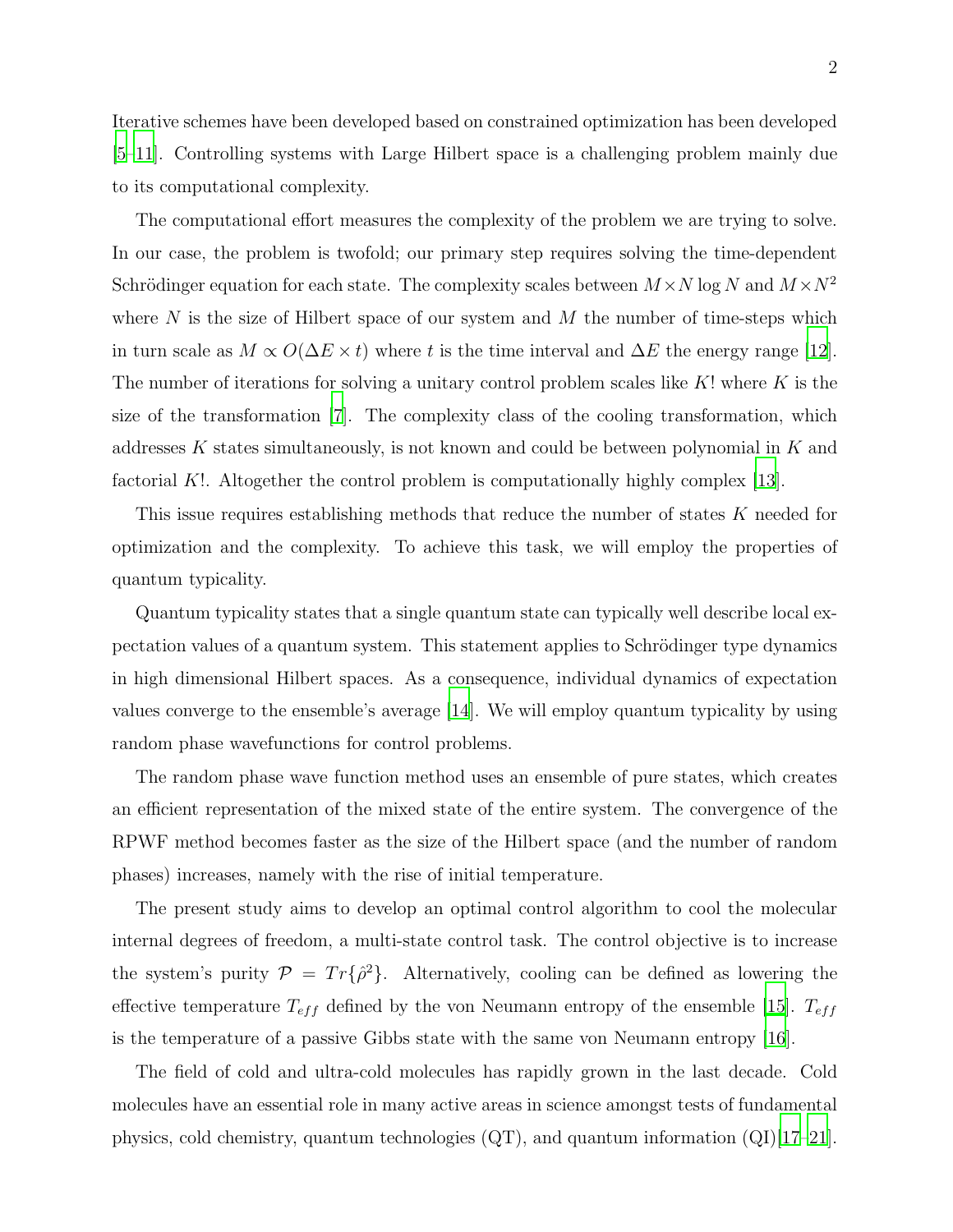There are many ways of cooling particles; one of the most effective is radiative cooling. The basic technique is to locate a closed loop of stimulated excitation and spontaneous emission. The cooling is achieved by entropy removal by spontaneous emission. This technique has been employed to reduce the temperature of translational as well as internal degrees of freedom of atomic and molecular species [\[22](#page-19-0)[–24\]](#page-19-1).

A crucial consideration in cooling internal degrees of freedom in molecules is enforcing a close transition cycle. Excitation may result in the molecule ending in a different state outside the closed-loop after decay; thus, cooling molecules by laser excitation is complicated, and only a few examples exist. However, the molecular complexity makes cold molecules applicable for a broader range than atoms.

We choose optimal control theory to overcome the molecular complexity and enforce closed-loop solutions. Controlled laser fields are employed to remove frequencies that damage the required transition. Control can steer a quantum system from its initial state to its final one (target state). Optimal Control Theory (OCT) was created to do this task with maximum fidelity (defined by the user).

To control a specific system, we first need to describe the state and its evolution in time. In our system, we can define the rotational state employing the eigenstates of a rigid rotor as a complete basis. The state is propagated as an isolated quantum system evolving by a unitary transformation.

Optimal Control Theory (OCT) is employed for an isolated system to obtain the field leading to the target state. However, this alone will not lead us into a colder state (pure state); entropy is invariant under unitary transformation. Therefore cooling requires dissipation that can change the entropy of our quantum system.

Assuming that the target of the process is to reach a pure, single state, any proposed mechanism for the process has to maintain the population of the single-target state while allowing the population of all other states to repopulate selectively. However, as was shown by [\[25,](#page-19-2) [26\]](#page-19-3), the specific choice of the precooling transformation is a subtle issue. As implied by the ergodic theorem [\[27](#page-19-4)], for any initial state under multiple cycles of a given field-driven unitary transformation and subsequent decay, the final state will be the invariant under the whole transformation. After many excitation-relaxation cycles, the memory of the initial state will be erased. The entire transformation can be described by the following, let  $\mathcal{U}$  be the unitary super operator and  $\mathcal D$  be dissipative super operator; then there is a stationary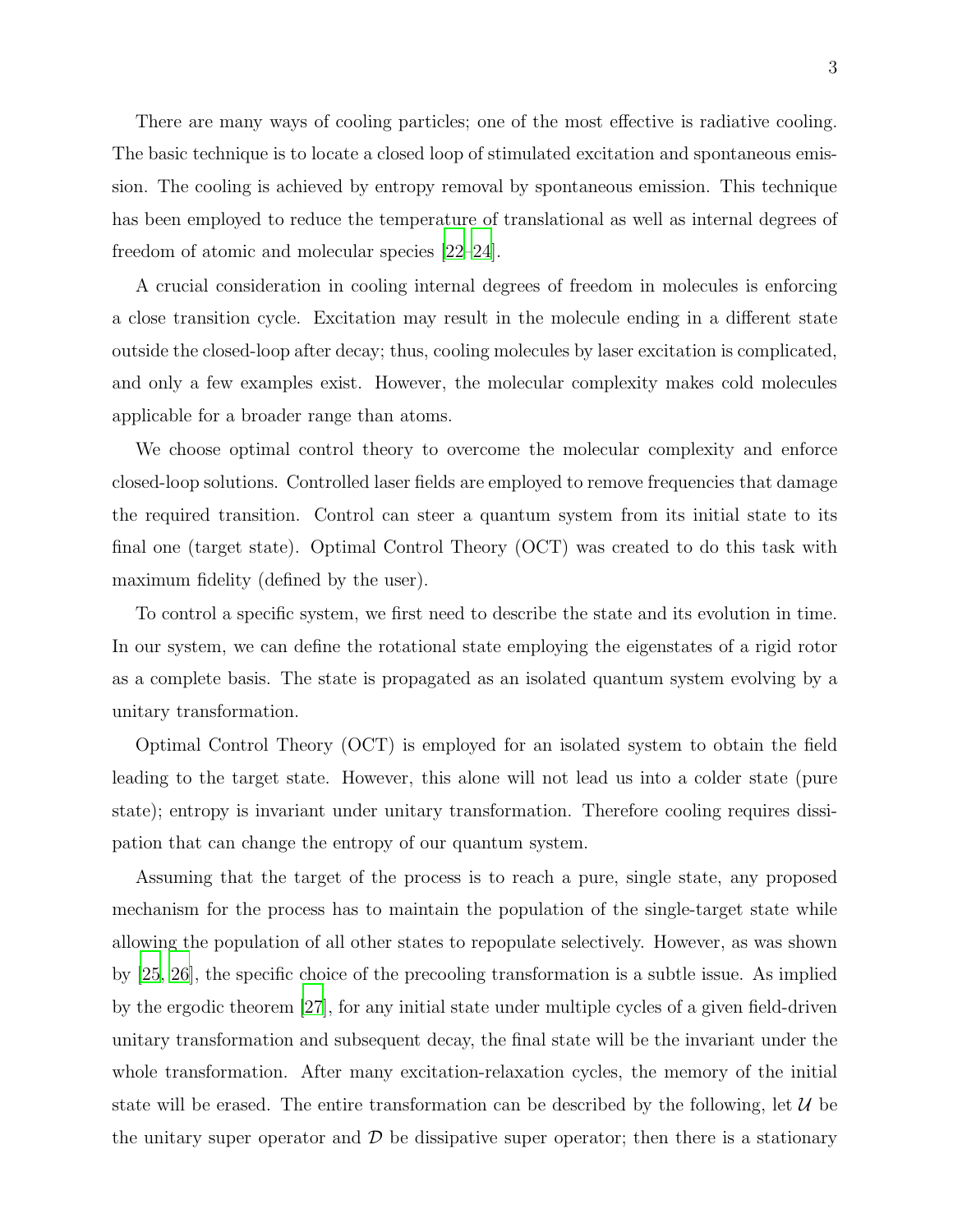state  $\hat{\rho}_{SS}$  that will obey

<span id="page-3-0"></span>
$$
\lim_{n \to \infty} (\mathcal{UD})^n \hat{\rho} = \hat{\rho}_{ss} \tag{1}
$$

where  $\hat{\rho}$  can be any initial state, and  $\mathcal{U}\bullet \hat{U}^{\dagger}$ . That is, under a given  $\mathcal{U}$  and  $\mathcal{D}$ , the system will finally evolve from any state into the single stationary  $\hat{\rho}_{ss}$ . In this way, we look for a unitary control transformation that under a known dissipator will lead into a purer state [\[22\]](#page-19-0).

The ultimate goal of molecular cooling is to reach a large sample of pure state molecules that can be transformed to a BEC. This task can only be achieved in stages. The initial sample should be as pure as possible, pure from other isotopes, other quantum states (hotter ones in our case), etc., is crucial. A crucial intermediate step is to obtain a molecular Magnetic Optical Trap (MOT). For achieving this step, an ensemble of a single rovibrational state should be created.

Our control objective is designed to enhance the initial preparation; it can be used as a purification method to add molecules that are not resonant with MOT transition to be added and thus increase the number density of the initial ensemble.

Specifically, we choose to cool the AlF molecule rotationally. Spectroscopic measurements and detailed analysis [\[28\]](#page-19-5), have shown that such a task is feasible using optimal control theory. This molecule belongs to a family of which the vibrational manifolds are closed due to a Frank-Condon coefficient close to one. Our obstacle is the large initial number of rotational states.

The present theoretical study aims to obtain a high fidelity control task with low computational effort. We have implemented this method on the fine-structure levels of the AlF molecule with a large total orbital angular momentum at 30K. We will employ optimal control theory to find broadband-shaped pulses, steering the system into a colder state.

The paper is arranged as follows: Section II describes the model in which we implemented our tools, in section III describes the theoretical tools used for achieving control. Section IV presents the results, which are discussed and summarized in the concluding Sec. V.

### <span id="page-3-1"></span>II. THE MODEL

The model we employ is the rovibrational structure of the AlF molecule. The state of the systems is defined by the combined density operator of two electronic surfaces: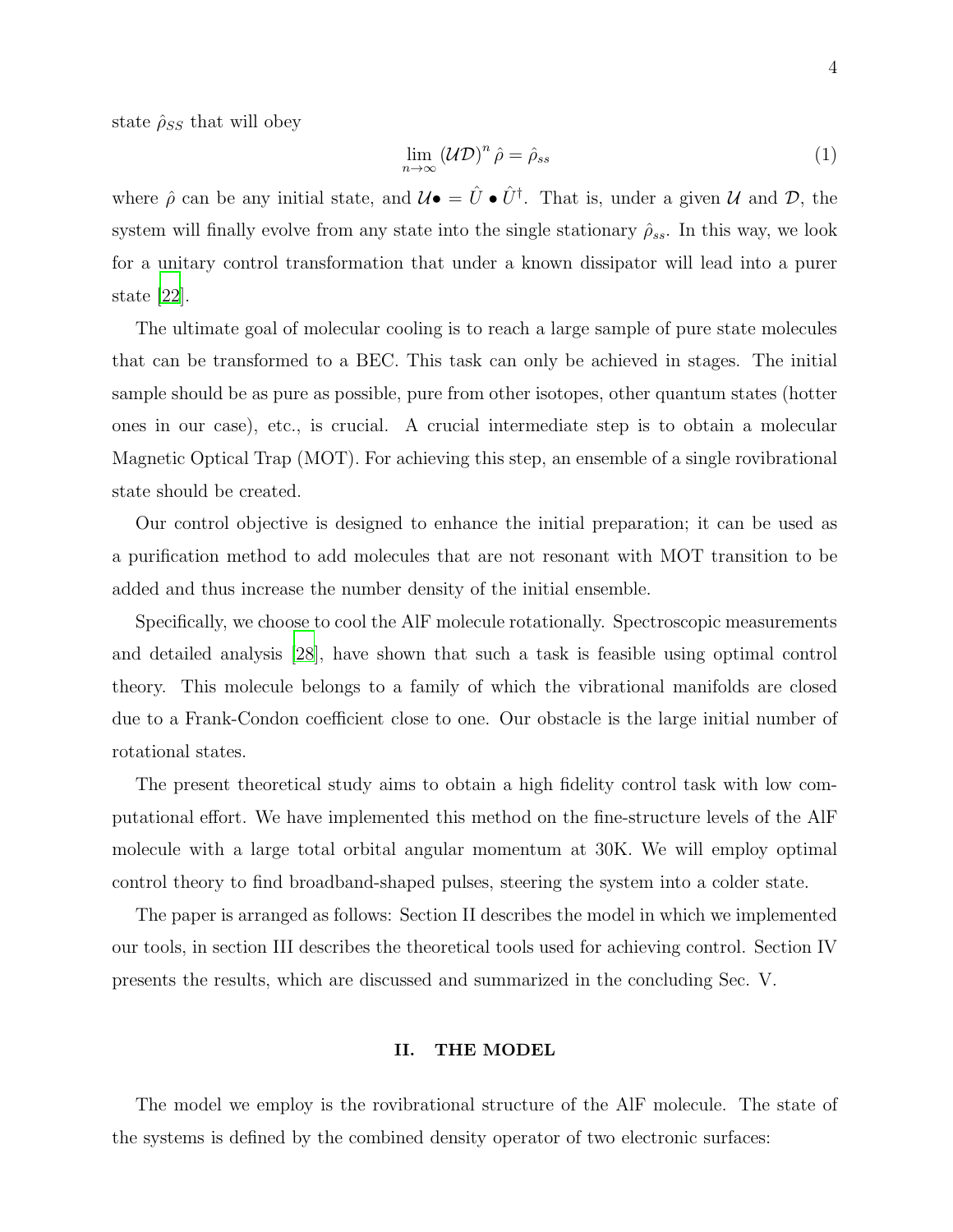$$
\hat{\rho} = \hat{\rho}_g \otimes \hat{P}_g + \hat{\rho}_e \otimes \hat{P}_e + \hat{\rho}_c \otimes \hat{S}_+ + \hat{\rho}_c^* \otimes \hat{S}_-\n\tag{2}
$$

Where  $\hat{P}_{g/e}$  are the projection operators of the ground and excited electronic state,  $\hat{S}_{+/-}$ are the electronic raising and lowering operators,  $\rho_{g/e}$  are the density operator for the rovibrational ensemble within the ground and excited electronic states, and  $\hat{\rho}_c$  is the density operator of the nuclear coherence between the surfaces.

For AlF, we assume an initial temperature of  $\sim 30^0 K$ , for which the the population of the states occupies up to  $J = 11$  (144 sub-levels).

The Liouville von Neumann equation governs the evolution of the system:

<span id="page-4-0"></span>
$$
\frac{d\hat{\rho}}{dt} = -\frac{i}{\hbar}[\hat{H}, \hat{\rho}] + \mathcal{L}_D(\hat{\rho})
$$
\n(3)

The first term is the coherent dynamical part governed by the Hamiltonian and the second is the dissipative part of the dynamics describing spontaneous emission. This equation represents the dynamics of an open quantum system.

For optical transitions with multiple pulses, there is a distinct timescale separation between the light-induced step, which occurs in less than a picosecond and is unitary, the incoherent decay which occurs in tens of nanoseconds, and the pulse repetition rate, which is in the  $MHz$  to  $KHz$ . Each cooling cycle could be separated within this picture into two parts: (1) The short-time interaction of the external field and the molecular system. Since this step is unitary, the density operator can be decomposed to energy eigenstates, and each component can be computed in a wave function framework. Then (2) a slow and field-free, spontaneous decay takes place. In this step, the coherences developed between energy eigenstates during the laser-controlled stage are erased.

The Hamiltonian, which governs the unitary part of the dynamics, can be written as :

$$
\hat{H}_t = \hat{H}_0 + \hat{V}_t
$$
\n
$$
\hat{H}_0 = \hat{H}_g \otimes \hat{P}_g + \hat{H}_e \otimes \hat{P}_e.
$$
\n(4)

Where  $\hat{H}_{g/e}$  is the ground and excited rotatioanl Hamiltonian. The interaction of the system with light, assumed to be linearly polarized to the lab z axis is described by  $\hat{V}_t$ :

$$
\hat{V}_t = -\hat{\mu}_z \otimes (\hat{S}_+\varepsilon_z(t) + \hat{S}_-\varepsilon_z(t)^*)
$$
\n(5)

Where  $\hat{\mu}_z$  is the transition dipole moment along the z spatial direction and  $\varepsilon_z(t)$  represents the time-dependent field along the same direction.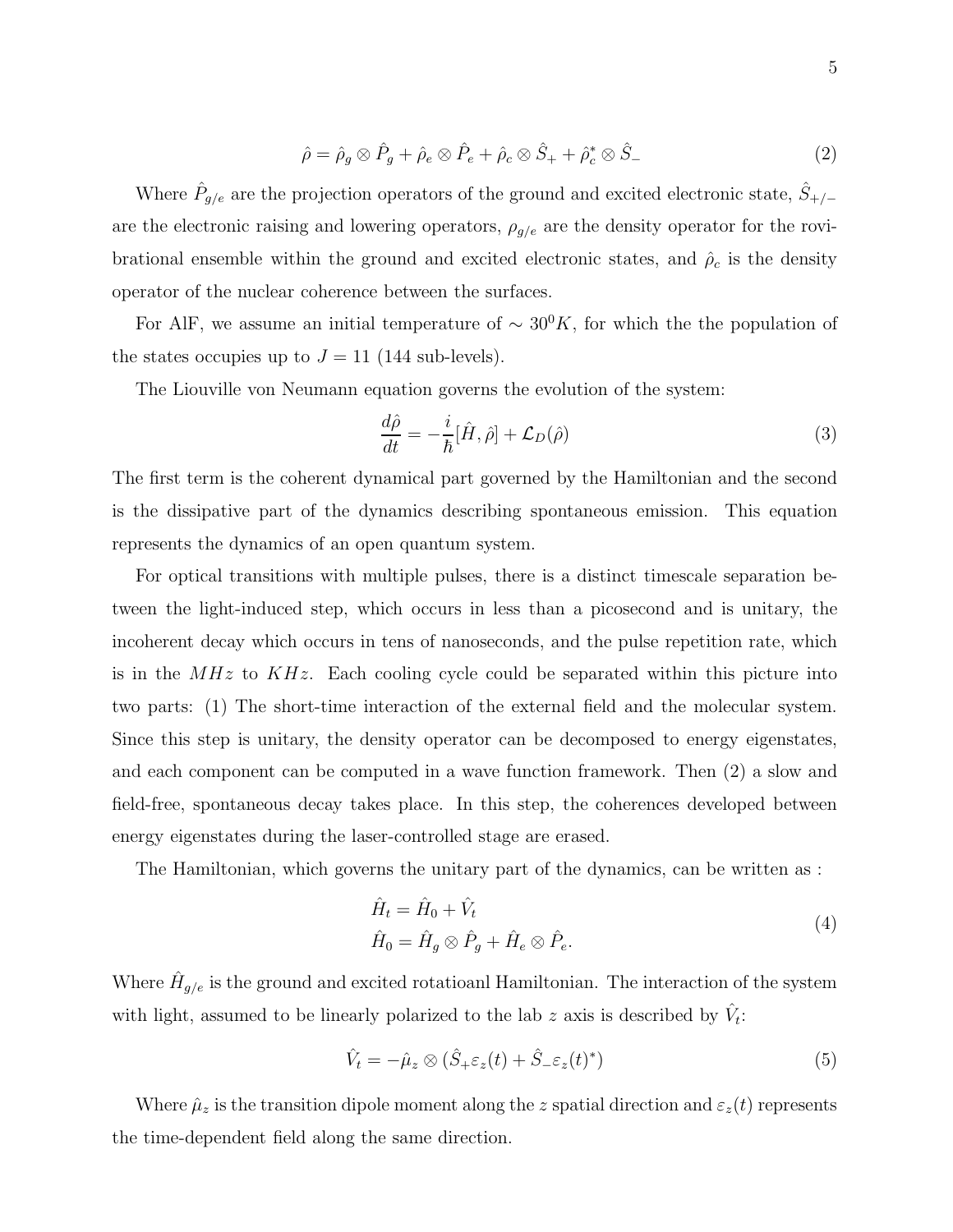For mildly cold temperatures  $(T_{initial} \leq 30K)$  and high vibrational frequency, we can assume that the molecules are initially in their ground  $v = 0$  state.  $\hat{H}_{g/e}$  are the fieldfree rotational Hamiltonians for the ground vibrational state. Moreover, for the AlF and chemically similar molecules, vibrational excitations in the electronic transition are negligible due to the highly restricting FC factors [\[29](#page-19-6)]. As a result the modeling is thus restricted to  $v=0.$ 

Under the Hund's case  $a$ , applicable to our case, the rotational states of the model are expanded by the symmetric top basis [\[30](#page-19-7)]

$$
|J,\Omega M\rangle = \left[\frac{2J+1}{4\pi}\right]^{\frac{1}{2}} D_{M,\Omega}^J(\phi,\theta,0) \tag{6}
$$

Where J is the total molecular angular momentum, M and  $\Omega$  are projections on the spatial (Z) and molecular (z) axes, respectively. Here,  $D_{M\Omega}^{J}$  is the rotational tensor. For the ground electronic <sup>1</sup>Σ state, the projection of the spatial electronic angular momentum on the molecular axis is 0 (L=S=0), therefor  $\Lambda = 0$ , and J=N=R. The rotational Hamiltonian becomes

$$
\hat{H}_{\text{rot}}(r) = B\hat{\mathbf{R}}^2 = B\hat{\mathbf{J}}^2\tag{7}
$$

where B is a rotational constant, and  $\hat{R}$  is the nuclear rotational angular momentum operator, which is equal to  $\mathbf{R} = J - L - S$ , L is the electronic orbital angular momentum and S is the electronic spin angular momentum.

 ${}^{1}\Sigma$  energies are then

$$
E(\binom{1}{2};J) = BJ(J+1) \tag{8}
$$

and its corresponding eigenstates can be defined by  $|J\Omega M\rangle$  when  $\Omega = 0$ .

In the excited <sup>1</sup>Π state  $\Lambda = \pm 1$  S=0, and thus  $\Omega = \pm 1$ .

The rotational Hamiltonian for the excited state,  ${}^{1}\Pi$ , is

$$
\hat{H}_{\text{rot}}(r) = B\hat{\mathbf{R}}^2 = B(\hat{\mathbf{J}} - \hat{\mathbf{L}})^2
$$
\n(9)

its energies are

$$
E({}^{1}\Sigma; J) = B[J(J+1) - 1]
$$
\n(10)

the corresponding eigenstates are  $|J, \Omega M\rangle$  where  $\Omega = \pm 1$ .

The transitions between the two electronic states  ${}^{1}\Sigma \rightarrow {}^{1}\Pi$  are dictated by dipole selection rules ( $\Delta J = 0, \pm 1$ ), denoted as R,Q,and P branches,respectively. The coupling elements can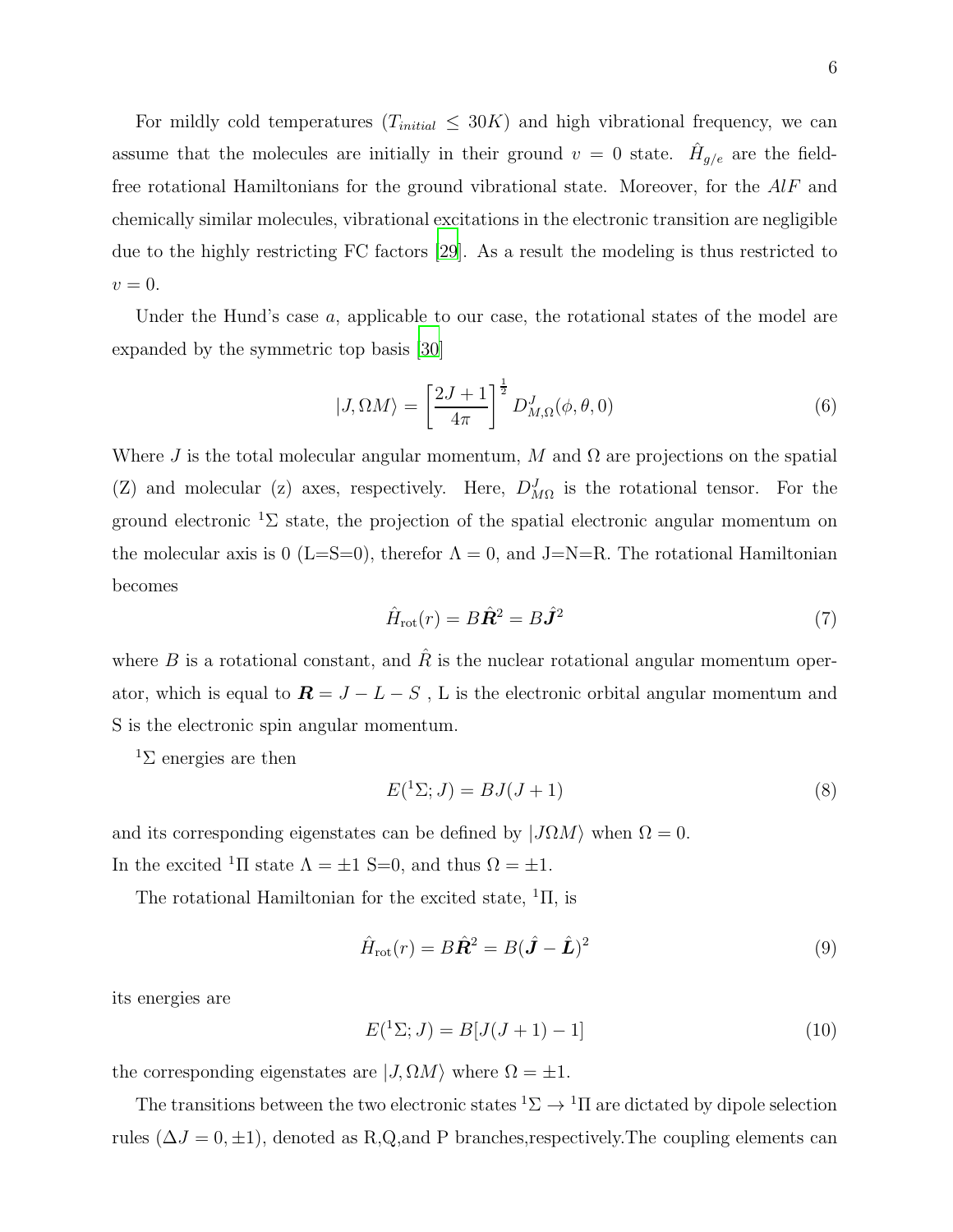be found by calculating the overlap of any two eigenvectors with the dipole operator,

$$
\int D_{m'\Omega'}^{j'}(\theta,\phi,0)D_{0q}^1(\theta,\phi,0)D_{m\Omega}^j(\theta,\phi,0)d\Omega
$$
\n
$$
=8\pi \begin{pmatrix} j & 1 & j' \\ -m & 0 & m' \end{pmatrix} \begin{pmatrix} j & 1 & j' \\ -\Omega & q & \Omega' \end{pmatrix}
$$
\n(11)

where  $\mu_{0q}$  is the transition dipole moment proportional to  $D_{0q}^1(\theta, \phi, 0)$ . The value of q is determined for a given transition case and is equal to  $q = \Omega - \Omega'$ .

At thermal equilibrium, the initial state  $\rho_{eq}$  is characterized by thermally distributed in the quantum rotational states

$$
\hat{\rho}_{eq} = \frac{1}{Z} \sum_{j} e^{-\beta E_g^j} |J0M\rangle \langle J0M| \tag{12}
$$

where  $\beta = 1/k_bT$  and the sets  $|J\Omega M\rangle$  and  $\{E_j\}$  are the eigenstates and eigenenergies of the system, and Z is the partition function.

The dissipating part of the dynamics is generated by the Liovillian super operator  $\mathcal{L}_D$ , Eq. [\(3\)](#page-4-0). Integrating in time leads to the transition map  $\Lambda_t = e^{\mathcal{L}_D t}$ . Assuming that the timescale between pulses is longer than the spontaneous emission, the transition map  $\mathcal D$  of the spontaneous emission can be defined. The matrix elements of  $\mathcal D$  are from a given excited state energy eigenstate to the ground state manifold of states. They can be calculated employing Fermi's golden rule:

<span id="page-6-0"></span>
$$
\Gamma_{i \to f} = \frac{2\pi}{\hbar} \left| \langle f | \mu | i \rangle \right|^2 \rho(E_f) \tag{13}
$$

where  $\langle f | H' | i \rangle$  is the matrix element of the electronic transition dipole between the final and initial states,  $\rho(E_f)$  is the density of states in vacuum (number of continuum states divided by  $dE$  in the infinitesimally small energy interval E to  $E + dE$  ) at the energy  $E_f$ of the final states. With Eq. [\(13\)](#page-6-0) we have defined the decay rate ( $\sim 10^{-6}$  second), it is important to note that because the rotattional selection rules ,in our system, dictates narrow band transitions (all transitions are almost equal),  $\omega^3$  can be neglected. Assuming that we wait sufficient time and normalize it; we get the decay probability of our system.

It is important to note that the coherent step yields only unitary transformations and therefore does not change the purity when the latter decay step is known for the loss of purity and thus changes the system's temperature.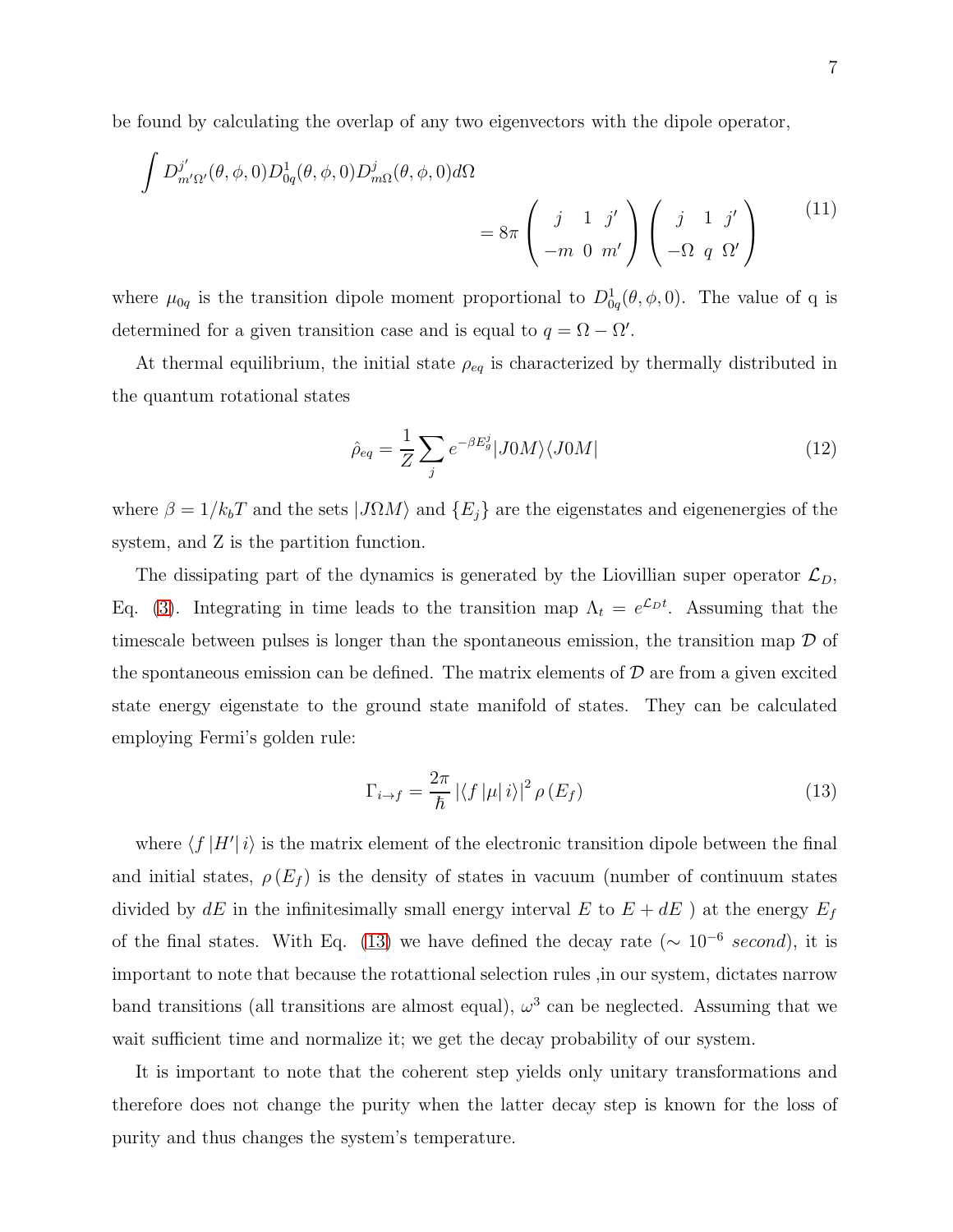We can use the defined Full map transformation Eq. [\(1\)](#page-3-0) and get a final state that is invariant under the whole transformation. After many excitation-relaxation cycles, the memory of the initial state will be erased and the system will finally evolve into the single stationary  $\rho_{ss}$ .

One can obtain the state  $\rho_{ss}$  by diagonalization of Eq. [\(1\)](#page-3-0). The eigenstate then gives the stationary state with a unit eigenvalue, while the next eigenvalue indicates the system's convergence rate to the steady-state.

Using the ergodic theory compels the system to be closed. Since  $D$  is fixed, the task is to find the unitary transformation  $\mathcal U$  that is will lead to the designed stationary state.

To associate an effective temperature to the state, we employ the von-Neuman entropy to scale the purity and define the effective temperature. The idea comes from information theory, where the entropy is related to the probability distribution of an ensemble [\[15\]](#page-18-4). The entropy is defined as:

<span id="page-7-0"></span>
$$
S_{VN} = -tr\{\hat{\rho}\ln\hat{\rho}\} \le -\sum_{j} P_j ln P_j \tag{14}
$$

where  $\hat{\rho}$  is the system's density matrix, and  $P_j$  is the probability to be in the energy eigenstate j. This is the only contribution to the entropy, assuming that quantum coherences do not survive the spontaneous emission incoherent step. Equality will be obtained when the system is diagonalized in the energy domain. It is important to note that entropy is invariant under unitary transformation. Therefore any steady-state reached after cooling can be transformed by unitary transformation to a passive state with the same entropy [\[31\]](#page-19-8). To define a temperature of any non-thermal state, we associate it with the temperature of a thermal state with the same vN entropy [\[16\]](#page-18-5).

#### III. METHODS

# A. Optimal Control Theory (OCT)

Quantum Optimal Control Theory (OCT) is a branch of coherent control, a quantum mechanical based method for controlling dynamical processes. The basic principle is to control quantum interference phenomena typically by shaping the phase of laser pulses [\[5](#page-17-4), [6](#page-17-6), [32,](#page-19-9) [33\]](#page-19-10). OCT is formulated as a maximization problem, and seeks a time dependent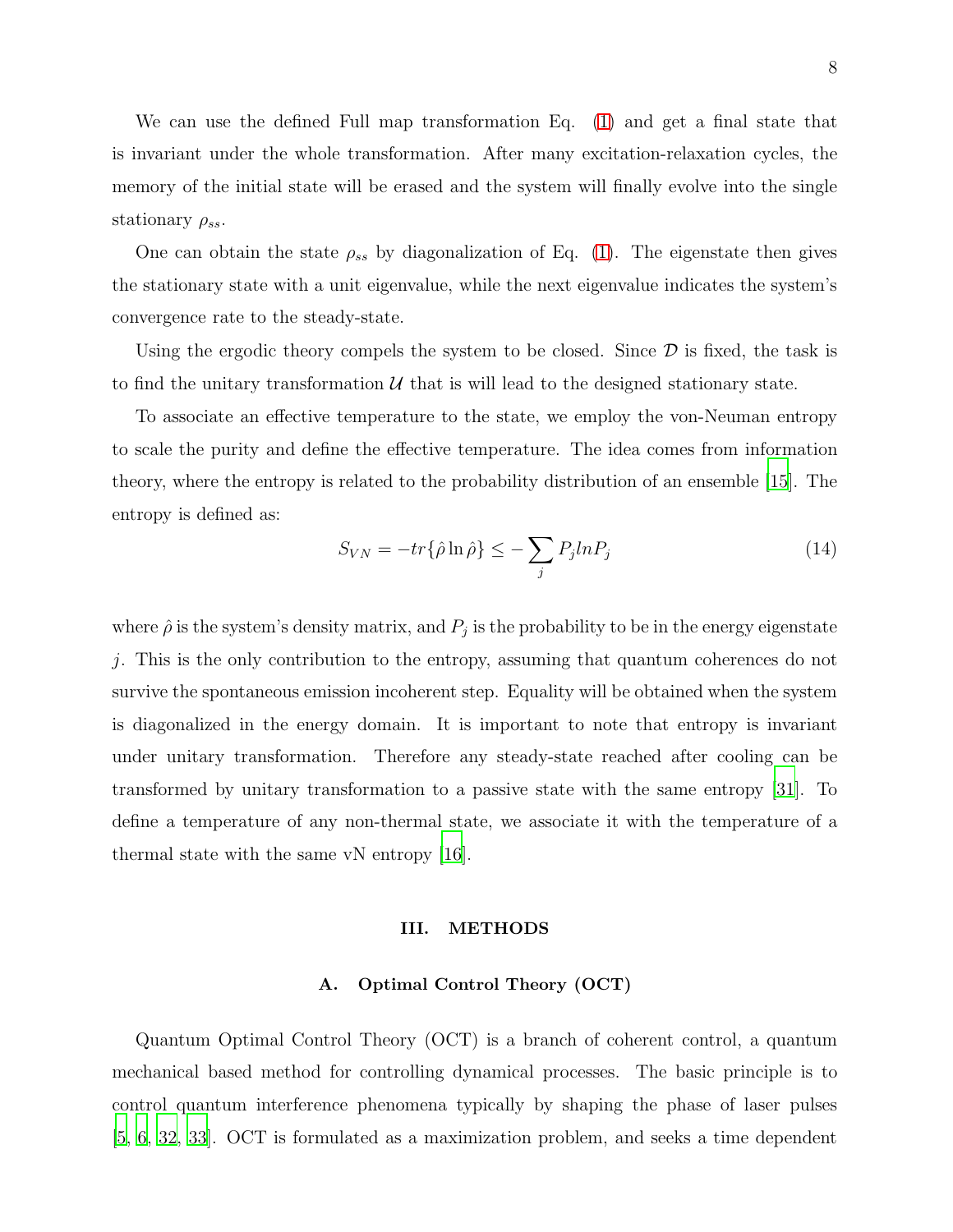field that maximizes the expectation value of an operator in final time.

Consider a quantum system in an initial state:  $\hat{\rho}_0 = \sum$ N  $\sum_{k=1} p_k |\psi_k^0\rangle \langle \psi_k^0|$ , where the set  $\{\psi_k^0\}$ is energy eigenstates of the system, and  $N$  the size of Hilbert space. The control will seek a field that maximizes the expectation value of the operator  $O$  at final time T:

<span id="page-8-2"></span>
$$
J_{\max}(\varepsilon) \equiv \sum_{k=1}^{N} p_k \langle \psi_k(T) | \hat{O} | \psi_k(T) \rangle \tag{15}
$$

where  $\Psi_i(T)$  describes the state that results from the interaction of the system with the field  $\varepsilon$  at the final time T. The governing of the dynamics of the system by the Schrödinger equation  $i\frac{\partial}{\partial t}|\psi\rangle = \hat{H}|\psi\rangle$ . The quantum dynamics is enforced by adding an additional cost term to the functional, according to the Lagrange-multiplier method:

<span id="page-8-3"></span>
$$
J_{con} = \sum_{k=1}^{N} -2\text{Re}\int_{0}^{T} \langle \chi_{k}(t)|\frac{d}{dt} + i\hat{H}(t)|\psi_{k}(t)\rangle dt
$$
 (16)

where  $\{\langle \chi_k(t)| \}$  are the set of time dependent Lagrange function multipliers. To regularize the solution with a limitation over the intensity another penalty term to the functional is added  $|34|$ :

$$
J_{penal}(\varepsilon) = -\alpha \int_0^T \varepsilon^2(t) dt
$$
\n(17)

where  $\alpha$  is a scalar Lagrange multiplier.

The overall object of maximization is the following functional:

$$
J = J_{max} + J_{penal} + J_{con}
$$
\n<sup>(18)</sup>

The maximization of the fitness J is the control task. Functional derivatives with respect to the various field are then taken resulting in the following system of equations:

Each of the set of the  $|\chi_k(t)\rangle$  Lagrange multipliers will obey a time reversed Schrödinger equation:

<span id="page-8-0"></span>
$$
\frac{d\langle \chi_k(t)|}{dt} = i \langle \chi_k(t)| \hat{H}(t) \tag{19}
$$

with the boundary conditions:  $|\chi_k(T)\rangle = \hat{O}|\Psi_k(T)\rangle$  [\[35\]](#page-20-0).

The Krotov iterative method is applied to obtain a monotonic growth of of the fitness J at each iteration with the updated field so that:

<span id="page-8-1"></span>
$$
\varepsilon^{l+1}(t) = \varepsilon^{l(t)} - \frac{1}{\alpha} \sum_{k=1}^{N} \operatorname{Im} \left\langle \chi_k^l(t) \right| \hat{\mu} \left| \psi_k^{l+1}(t) \right\rangle \tag{20}
$$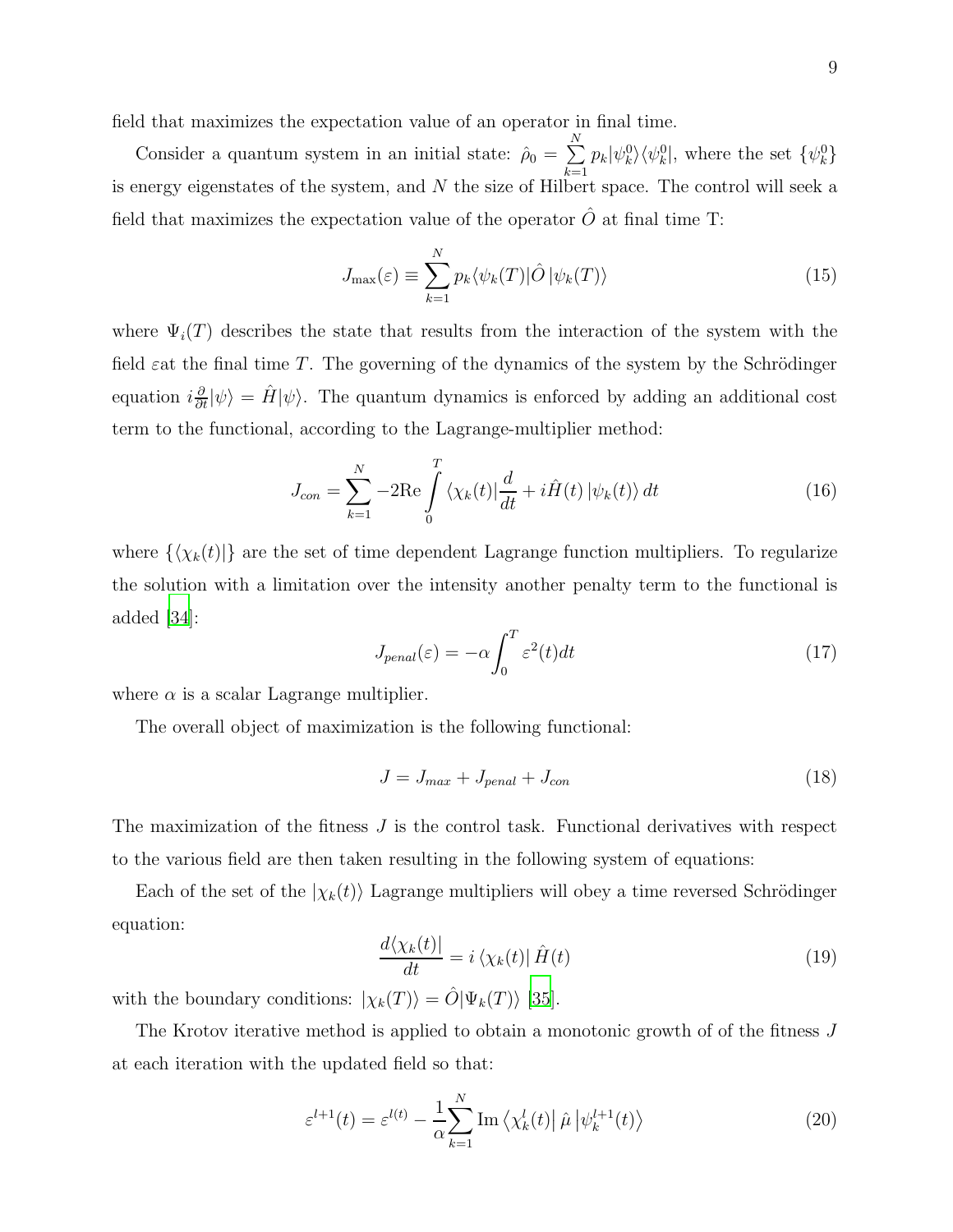where  $\bullet'(t)$  denote the quantity after the the field after the  $l - th$  iteration.

Note that the scheme of Eqs. [\(19\)](#page-8-0) [\(20\)](#page-8-1) is somewhat similar to the simultaneous optimization scheme that is required for unitary transformations and quantum gates. However, for cooling each cycle at the final transformation erases the relative quantum phase between the various optimized set initial states. This leaves the resulting fitness measurement at the level of classical transition probability between the initial and final state and removes the need to evaluate quantum phases.

For large systems, the convergence of OCT is fast in the first iterations but later saturates or becomes stagnant. Therefore, accurate solutions for large systems of the control problem are difficult to reach. A good initial guess for the control field can speed convergence considerably. Ideally, a control field of an easy-to-solve small quantum system could serve as an initial pilot guess for large quantum systems [\[19\]](#page-18-8).

The first step is to find the pilot field for which we seek a solution to the control problem of dimention K for a small number of random phase states  $L$ . We will then explore the universality of the control field for the increasing number of states. We will use optimal control theory, based on Krotov's algorithm, which guarantees monotonic convergence [\[36\]](#page-20-1), to do so.

The difficulty in converging a control field to generate state-to-state transitions can be related to the algebraic structure of the control Hamiltonian. We have seen that when the initial or target states are superpositions of generalized coherent state, no relation exists between the control fields of such targets for different Hilbert space sizes.

#### B. Quantum Typicality

Typicality describes a property of a system where a typical state can present an assembly of similar states. This set of states should have a narrow distribution of some feature (e.g., drawn according to the same distribution, sharing the same energy, etc.) and therefore yield a very limited distribution of expectation values. The typical state will fit the expectation value of the complete set of states.

Quantum typicality was first noted by Schrödinger and von Neumann when they were trying to incorporate statistical mechanics with quantum mechanics. They inferred that the wavefunction of a complex system can have statistical properties.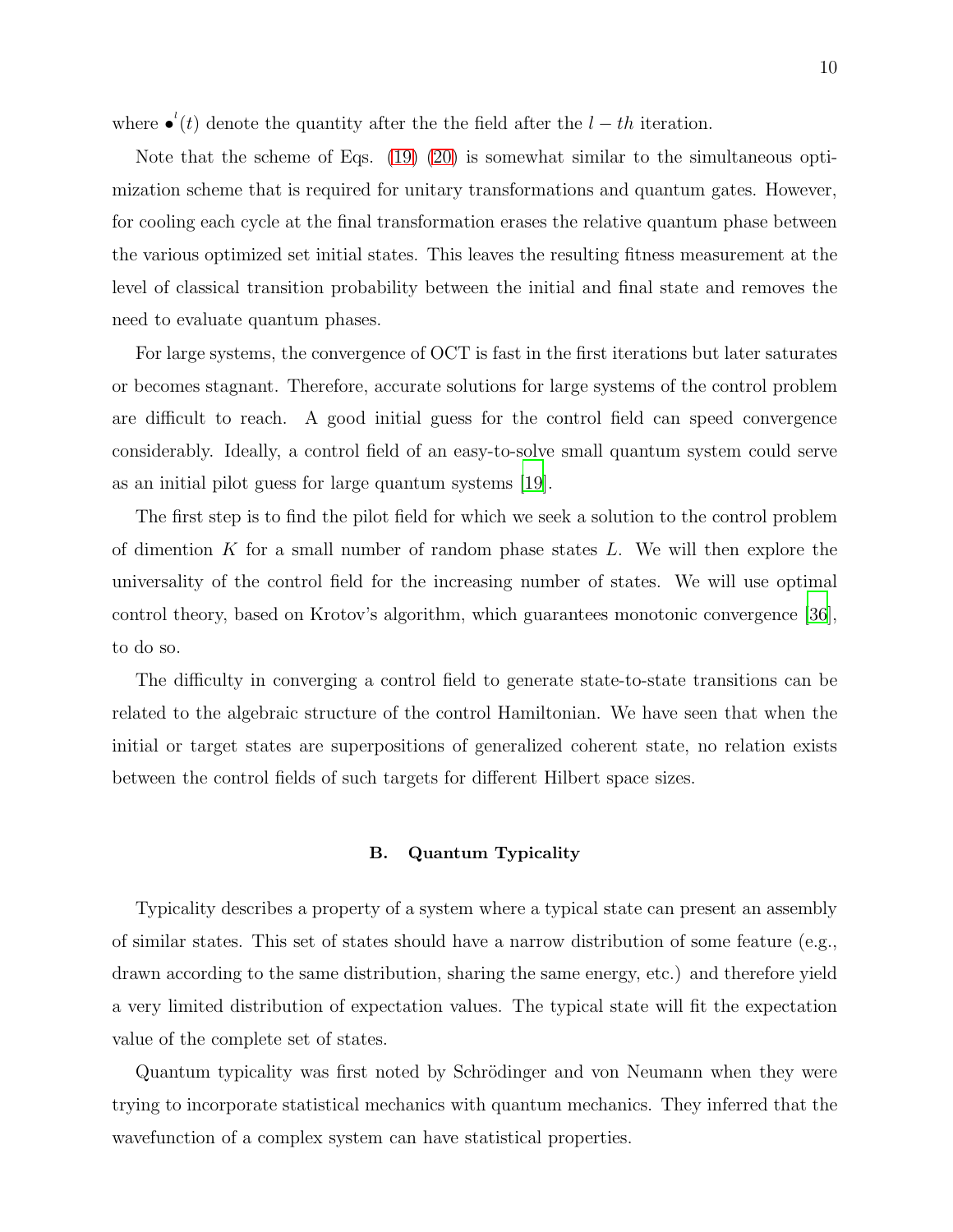In their approach, when discussing thermalization in isolated quantum systems, one should focus on physical observables instead of wave functions or density matrices describing the entire system. This approach is similar to Eigenvalue Thermaliziation Hypothesis (ETH), in which the focus is put on macroscopic observables and "typical" configuration.

Eigenvalue Thermaliziation Hypothesis (ETH) implies that the expectation values of local observables and their fluctuations in isolated quantum systems relax to (nearly) timeindependent values that can be described using traditional statistical mechanics ensembles. This has been verified in several quantum lattice systems and, according to ETH, should occur in generic many-body quantum systems. ETH states that the eigenstates of generic quantum Hamiltonians are "typical" in the sense that the statistical properties of physical observables are the same as those predicted by the microcanonical ensemble. [\[37](#page-20-2)[–39\]](#page-20-3)

Our quantum typicality refers to an idea that anticipates that almost all quantum systems will have similar dynamical properties [\[40\]](#page-20-4).

#### C. Random states

Controlling the dynamics of an extensive system is practically impossible when the system becomes large and complex. Formally our control strategy requires  $N$  states Eq. [\(15\)](#page-8-2) and [\(16\)](#page-8-3). Can we reduce the number of states to  $L < K < N$ ? We know from Ref. [\[41](#page-20-5)] that sampling quantum states at random can be seen to be induced by the sampling of unitaries at random. Sampling a set of unitaries, which are bounded, means we sample a set of actions we can apply to our state, which is global.

We will now sample using a random state, as follows:

$$
|\Psi(\vec{\theta})\rangle = \frac{1}{\sqrt{N}} \sum_{j}^{N} e^{i\theta_{j}} |\phi_{j}\rangle
$$
 (21)

where  $\vec{\theta} = (\theta_1, \theta_2...\theta_N)$  is a vector of random phases and N is the size of the Hilbert space [\[42,](#page-20-6) [43\]](#page-20-7). Employing a random set defined by different  $\vec{\theta}$  we can resolve the identity:

$$
\hat{I} = \lim_{M \to \infty} \frac{1}{M} \sum_{l} |\psi(\vec{\theta}_{l})\rangle \langle \psi(\vec{\theta}_{l})|
$$
\n(22)

Employing now  $K$  random states to sample the control and relying on quantum typicality we expect  $K < N$ .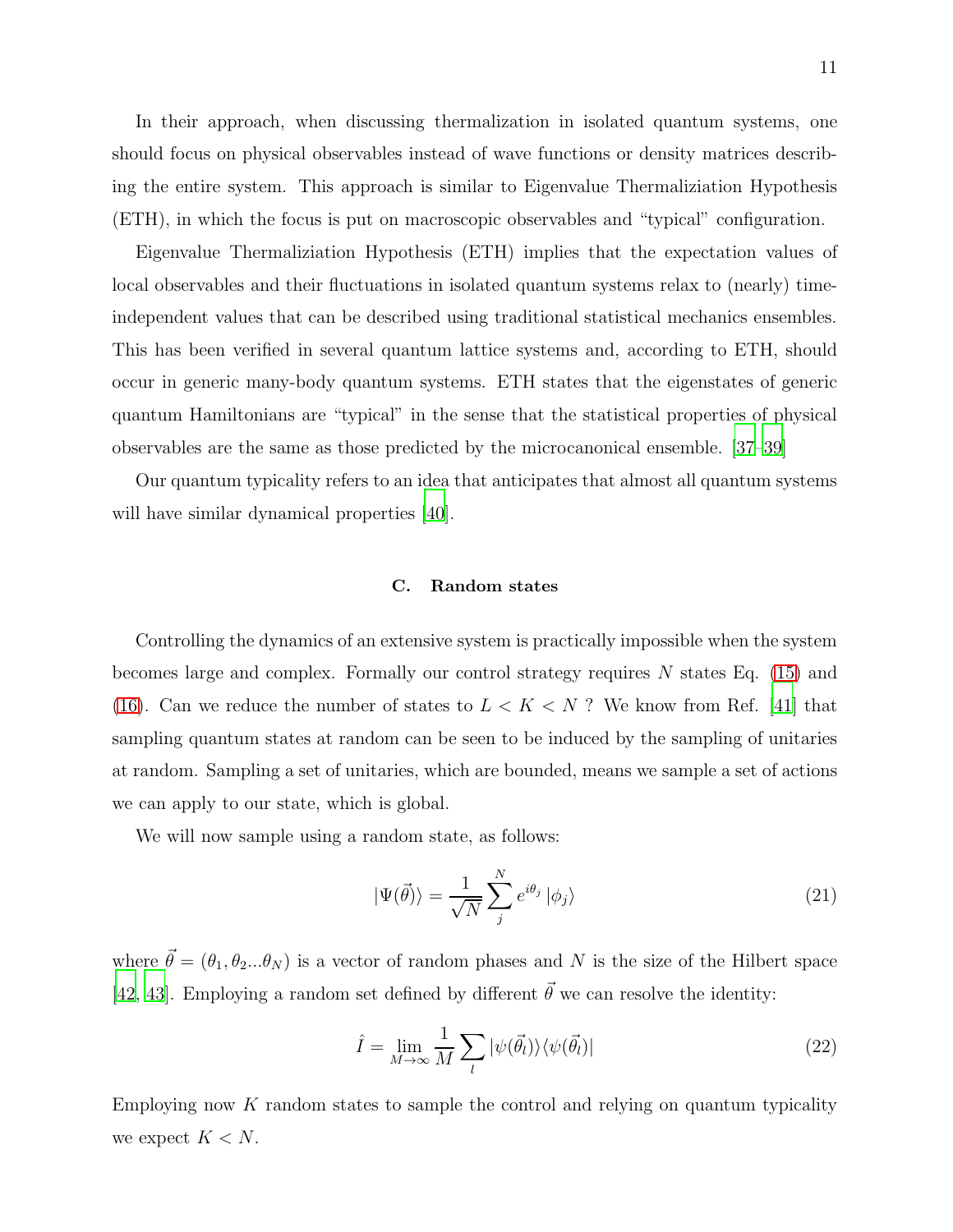#### IV. RESULTS

Our primary goal in this study is to develop a method to control systems with large Hilbert space while minimizing the computational effort. The objective of the present model was to cool by increasing the system's purity at the final steady-state after multiple cycles using the OCT algorithm. It is important to note that this objective is a multi-state problem. We have shown that such a task is possible [\[22\]](#page-19-0), but the main drawback is the computation scaling of the problem with the system's size.

Assuming that the target of the process is to reach a colder state, any proposed mechanism for the process has to maintain the population of the target state while allowing the population of all other states to repopulate selectively. After many excitation-relaxation cycles, the memory of the initial state will be erased, and the obtained transformation will be of which mentioned in Eq. [\(1\)](#page-3-0). In this model, rotational cooling of AlF Sec. [II](#page-3-1) we define the cost function J to populate states which will through spontaneous emission will populate lower j values and penalize increase in j values. To control this type of system we have created several realizations for an increasing number of random states L to control the transformation. We wanted to check:

- 1. Does the total transformation can be represented.
- 2. If it does, how many states  $L$  are required to converge the entire system and the cooling transformation sufficiently? (where  $K$  is the size of the cooling transformation).

The solution we obtained from the OC algorithm (the control field) was employed as a pilot field for the following realization. We hoped to decrease the complexity of the problem by reducing the amount of iteration needed to solve the control problem for the next realization.

Employing the control field from a small  $L$ , as a pilot field, to a larger one did not significantly improve the convergence. Such a behavior has been observed for generic quantum objectives [\[44](#page-20-8)].

Figure [1](#page-12-0) displays the control fidelity of systems with a different number of random states L as a function to the number of iterations. To estimate the number of states needed to converge the control, we have sampled a small set and checked the obtained control field on the full-sized (Hilbert space) dynamics.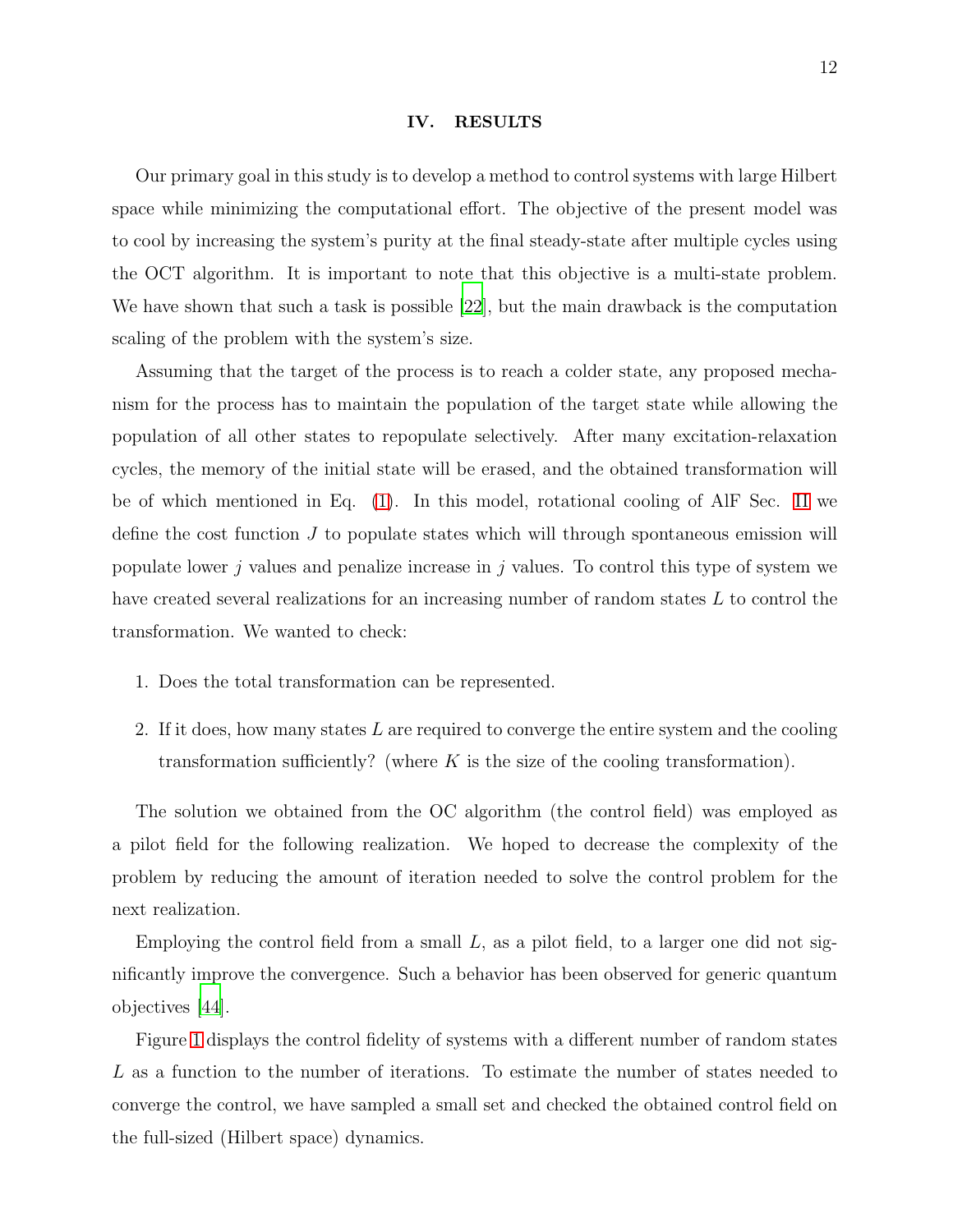We have a controlled scheme of a single field polarized to the Z spatial axis. The initial population distributed among different random states corresponds to a system with  $J =$  $11 \rightarrow N = 430$ . The target was to move the population to all states in Hilbert space, up to excited state at  $J \leq 10$  and eliminate any transitions to higher  $J$  states that open decay channels to even higher states. The control field can manipulate the system towards the target state with a fitness of 99%. However, this fidelity fits only the contracted space; later on, we will show that the same field acting on the full space system results in lower fidelity. Thus, some impurities are leaking in.



<span id="page-12-0"></span>FIG. 1. (main) The controlled Infidelity (log scale), of different number random phase sampling, as a function of the number of iterations required to converge the control( $\approx 99\%$  at the target state). The number of RP wavefunctions is assigned by different colors in the legend. The number of states of each model influences the number of iteration, increase monotonically. Inset The numerical effort (log scale) as a function of the number of RP states. The numerical effort is a function of Hilbert space times the number of iterations, showing a polynomial scaling.

In the inset [1](#page-12-0) we show how the Numerical effort increases polynomially. The effort is defined by the following:  $N_{Effort} = \ln(N_I \times M_{RP})$  where  $M_{RP}$  is the number of random phase states used in this model and  $N_I$  states the number of iterations needed for the OC algorithm to converge to the predetermined thresh hold.

As mentioned, we have used the controlled field on the full system; figure [2](#page-13-0) shows the infidelity of the entire system as a function of the number of random phase states  $L$ . To check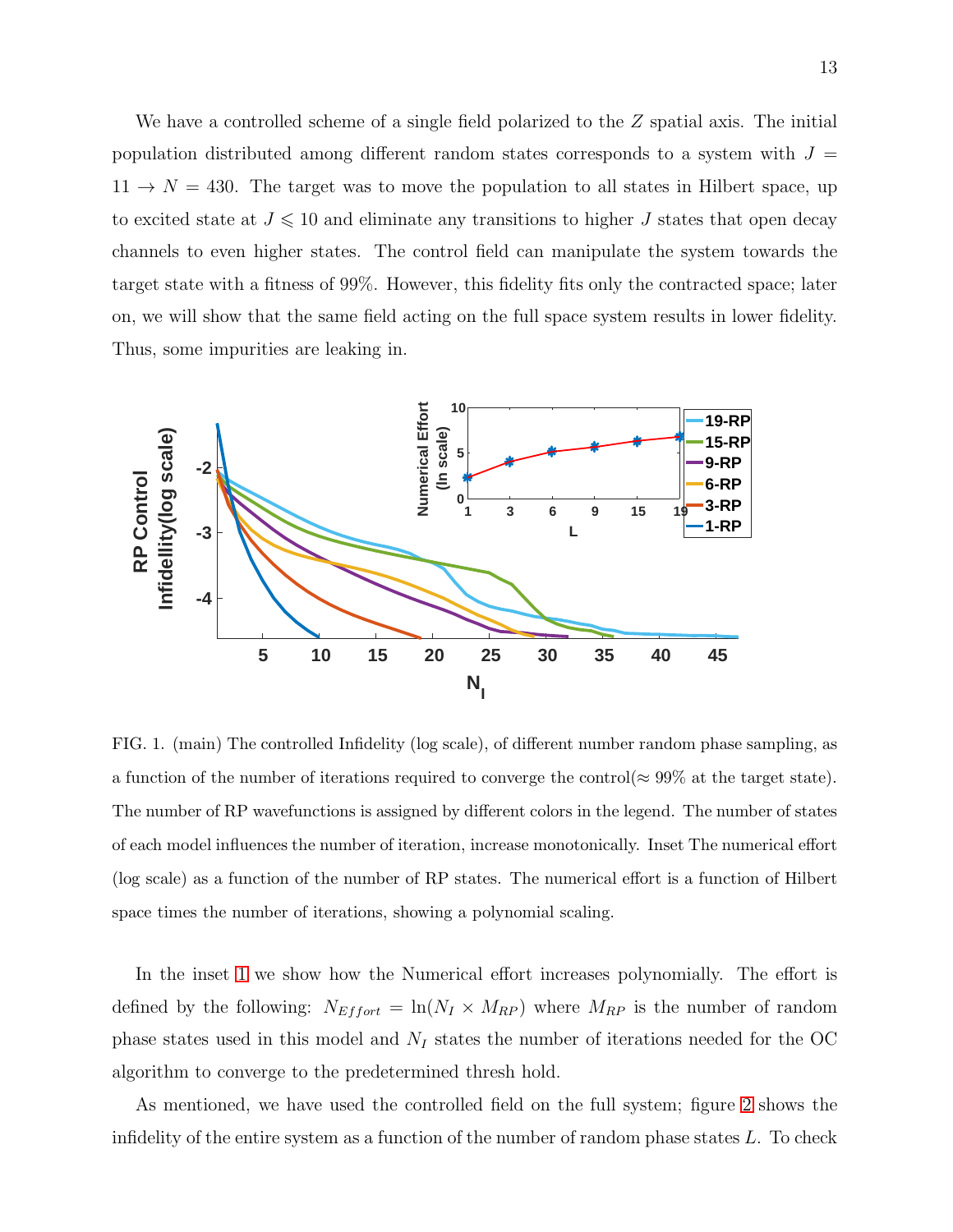the quality of the transition we used the field from the controlled scheme on the dynamics of the entire system. We find a monotonic growth of fidelity corresponding to the number L of random states.



<span id="page-13-0"></span>FIG. 2. The infidelity as a function of the number of random phase base functions  $L$ . The infidelity is calculated for the full transformation.

The fidelity of the full transformation as expected is smaller than the one obtained from the control calculated from a finite set of random phase states. To find the number of random states which lead to convergence, we extrapolate our results, taking its infidelity as a measure.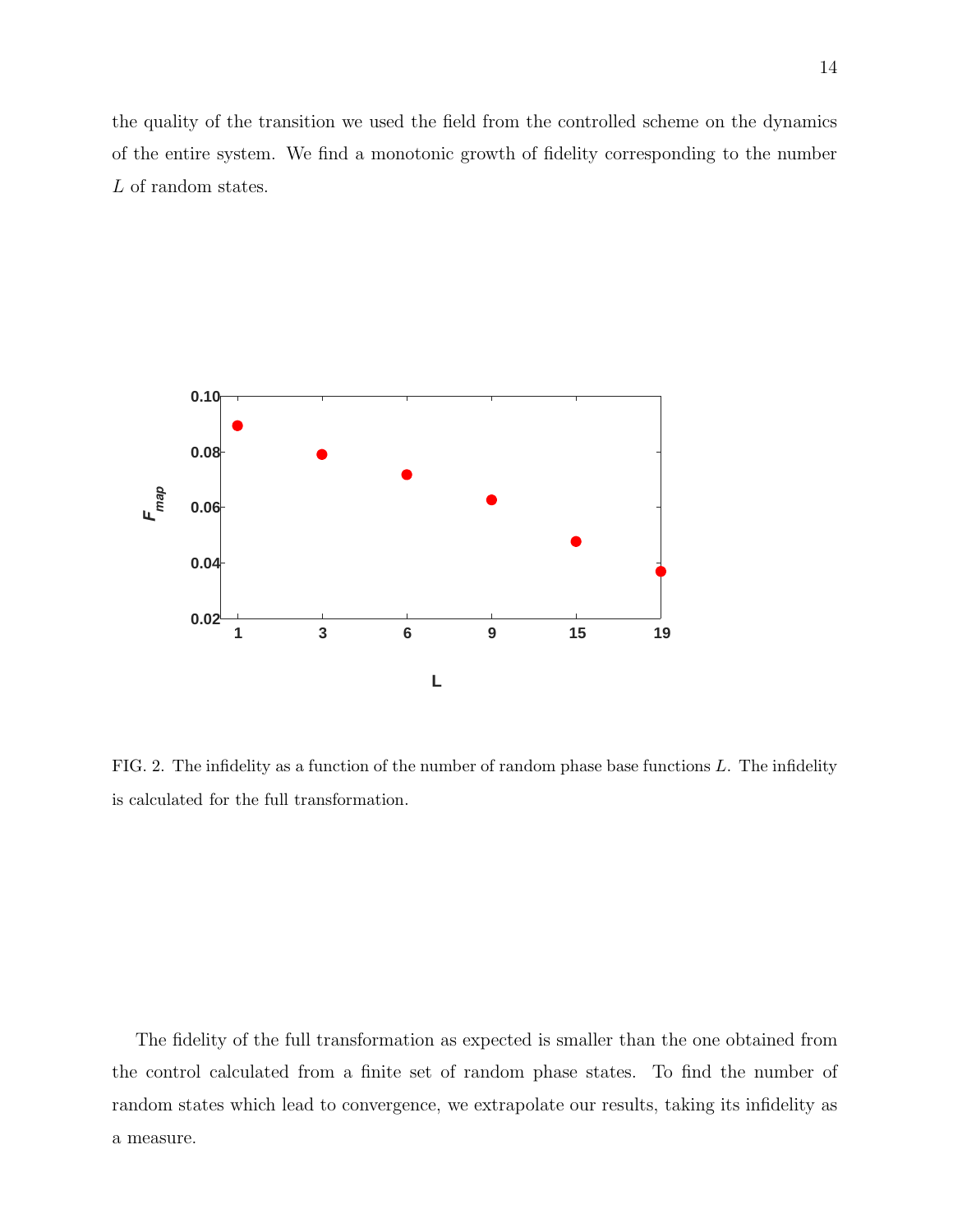

<span id="page-14-0"></span>FIG. 3. Fitting the infidelity of the full transformation (red dots) as a function of the number of RP states (blck curve). Extrapolating to high fidelity allows to estimate the effective size of the cooling transformation (44,0.01).

In figure [3](#page-14-0) we have fitted our calculated points to an exponential curve. Defining an acceptable threshold we get the number of sampling states K required to converge the full system of dimension N.

The marked point is a good guess to the complexity of the transformation corresponding to an effective transformation size of  $K = 44$ . Nevertheless, the computation effort for this sampling space is vary high. The effective transformation size is still much smaller than the dimension of the full transformation.

A concrete measure for cooling in our context, is the change in normalized entropy. Employing Eq. [\(14\)](#page-7-0) we define the normalized entropy decrease:

<span id="page-14-1"></span>
$$
\Delta S_{eff} = \frac{S_{FS}^{RP} - S_{initial}^{J=11}}{S_{Th}^{J=10} - S_{initial}^{J=11}}
$$
\n(23)

where  $S_{FS}^{RP}$  is the entropy of the full system obtained from the control sequence,  $S_{initial}^{J=11}$  is the thermal entropy of the initial state  $(J=11)$ , and  $S_{Th}^{J=10}$  is the thermal entropy of target for our transformation. The normalization is with respect to the thermal entropy difference between  $J = 11$  to  $J = 10$  (at T=  $\sim 30^0 K$ ).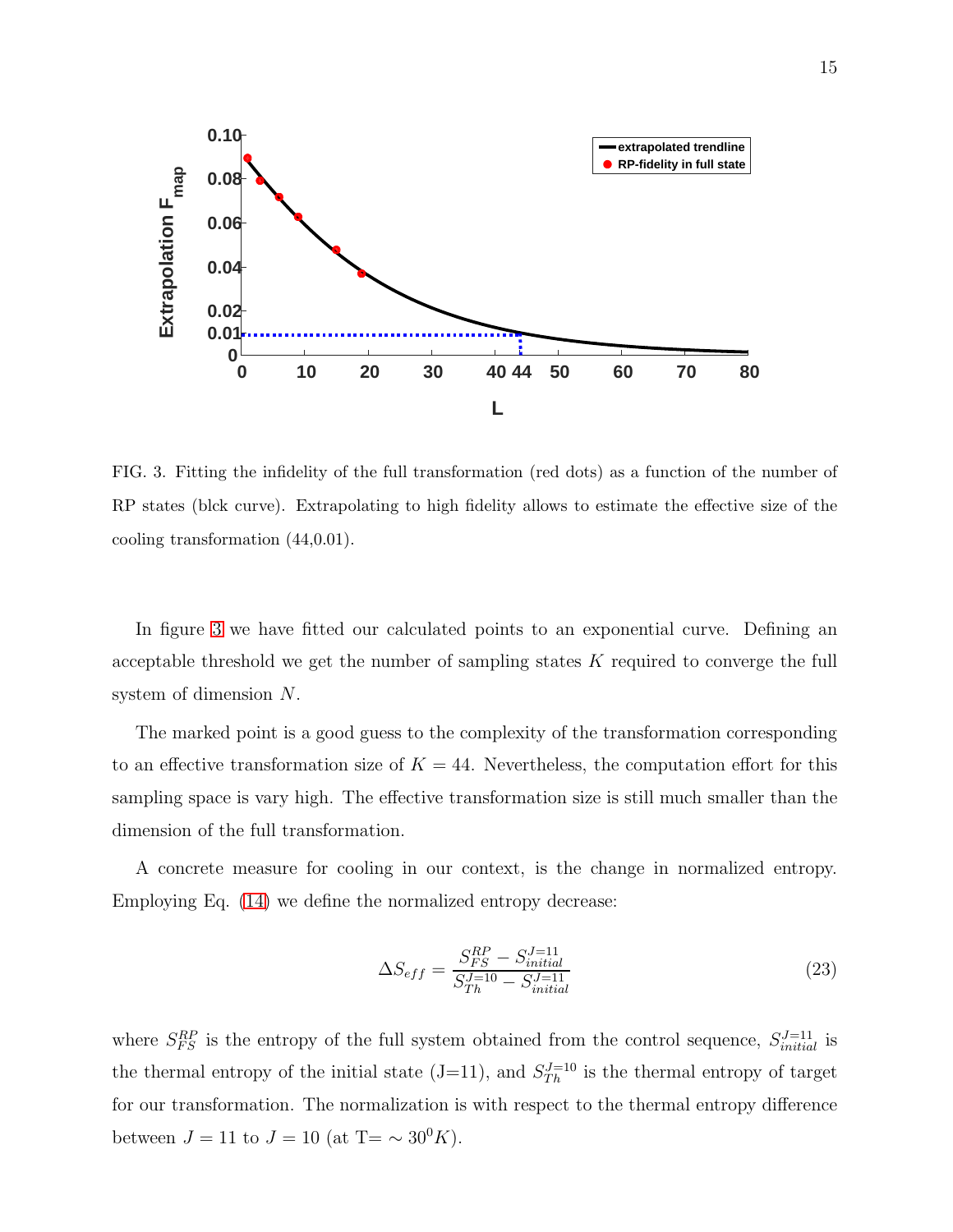

<span id="page-15-0"></span>FIG. 4. The monotonic decrease of normalized entropy, Eq.  $(23)$  with L, for the complete transformation obtained by each RP model (blue stars). The entropy value of the thermal state at  $J=10$ is marked by a red line and for J=9 by a blue line. The objective of full transformation was to cool from  $J = 11$  to J=10, but it is clear that for the 19-RP model we accomplished an even colder state.

Figure [4](#page-15-0) shows the effective change in entropy for each model (RP). A monotonic decrease of the effective entropy is a clear indication for cooling.

The samples describe different realisation, where the initial state were created randomly. We have used these realisations for the same transformation and used it on the full spaced system. The fidelity we have got on the full system with respect to the desired transformation as calculated, and built for the calculation of the standard deviation, which is defined by  $STD = \frac{\sqrt{-^2}}{|^2}$  $\frac{25-55}{50}$ . In the next figure we show how the STD behaves in different models.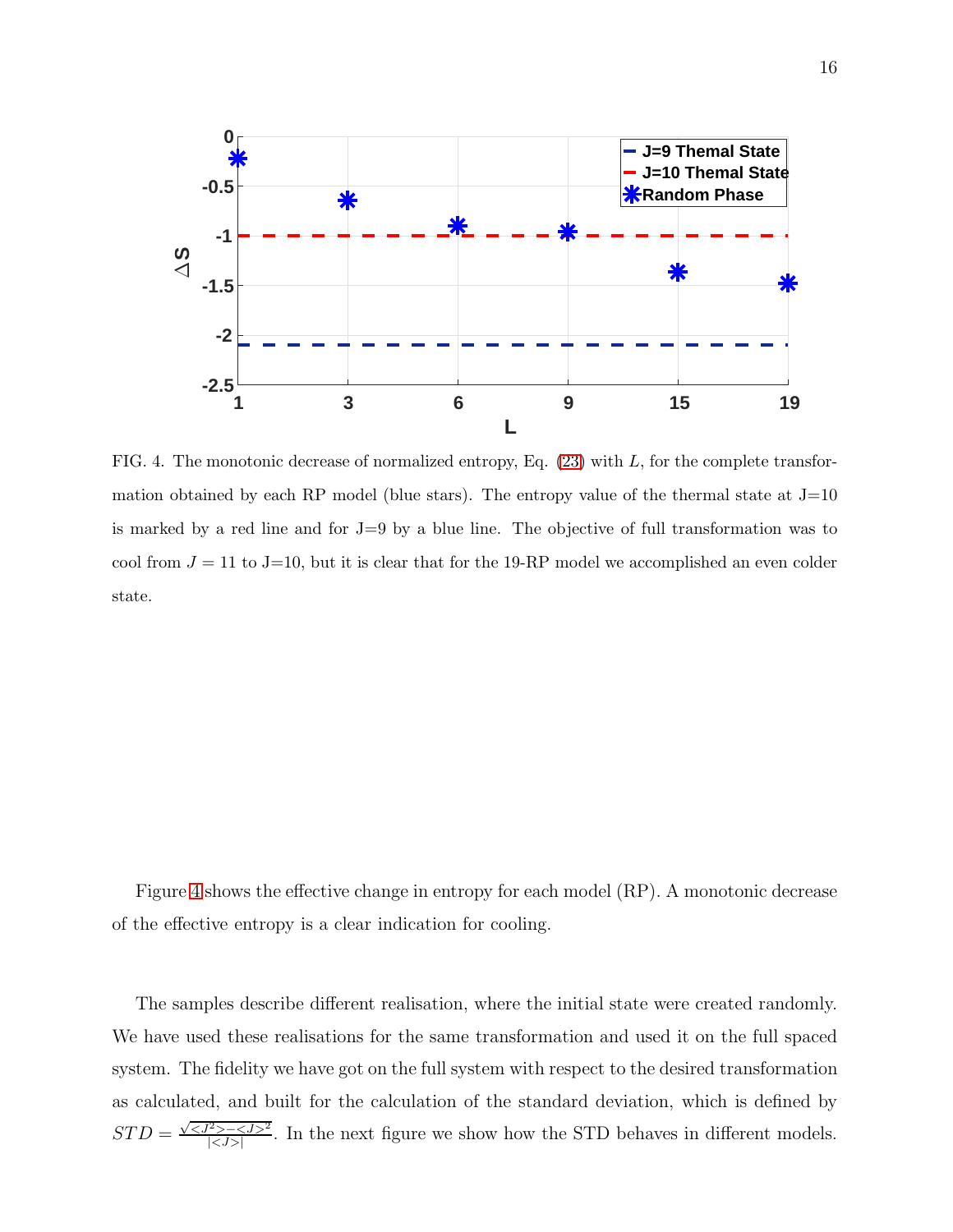

<span id="page-16-0"></span>FIG. 5. The Standard Deviation (STD) of the infidelity of the total transformation as a function of the number of samples  $(n)$ . The blue curve is data obtained by optimizing a single RP model. The orange curve was obtained for simultaneous transformation for 3-RP sampling. The red curve was obtained for simultaneous transformation for 6-RP sampling.

An ensemble of typical states should have a small standard deviation with respect to a local observable. This is confirmed by Figure [5](#page-16-0) displaying the standard deviation of the target infidelity when the size of the sample increases. Each sample is composed of independent random realizations with different L. We expect convergence as  $\frac{1}{\sqrt{6}}$  $\frac{1}{n}$ , where *n* is the sample size. The standard deviation is quite small for the random phase wavefunction sampling. As expected when random transformation L is larger  $(3 - RP)$  and  $6 - RP$ ) the STD decreases.

#### V. CONCLUSIONS

Laser cooling of the internal degrees of freedom of a molecule is a difficult task due to the large occupied Hilbert space. A shaped pulse generates a unitary transformation accompanied by spontaneous emission. We optimize the unitary transition  $\mathcal{U}$  such as after many cooling cycles the target state is colder than the initial one. We have utilized quantum typicality for computing the cooling map. The transformation is calculated with an increasing number of random phase wavefunctions. We show convergence (of infidelity) to the target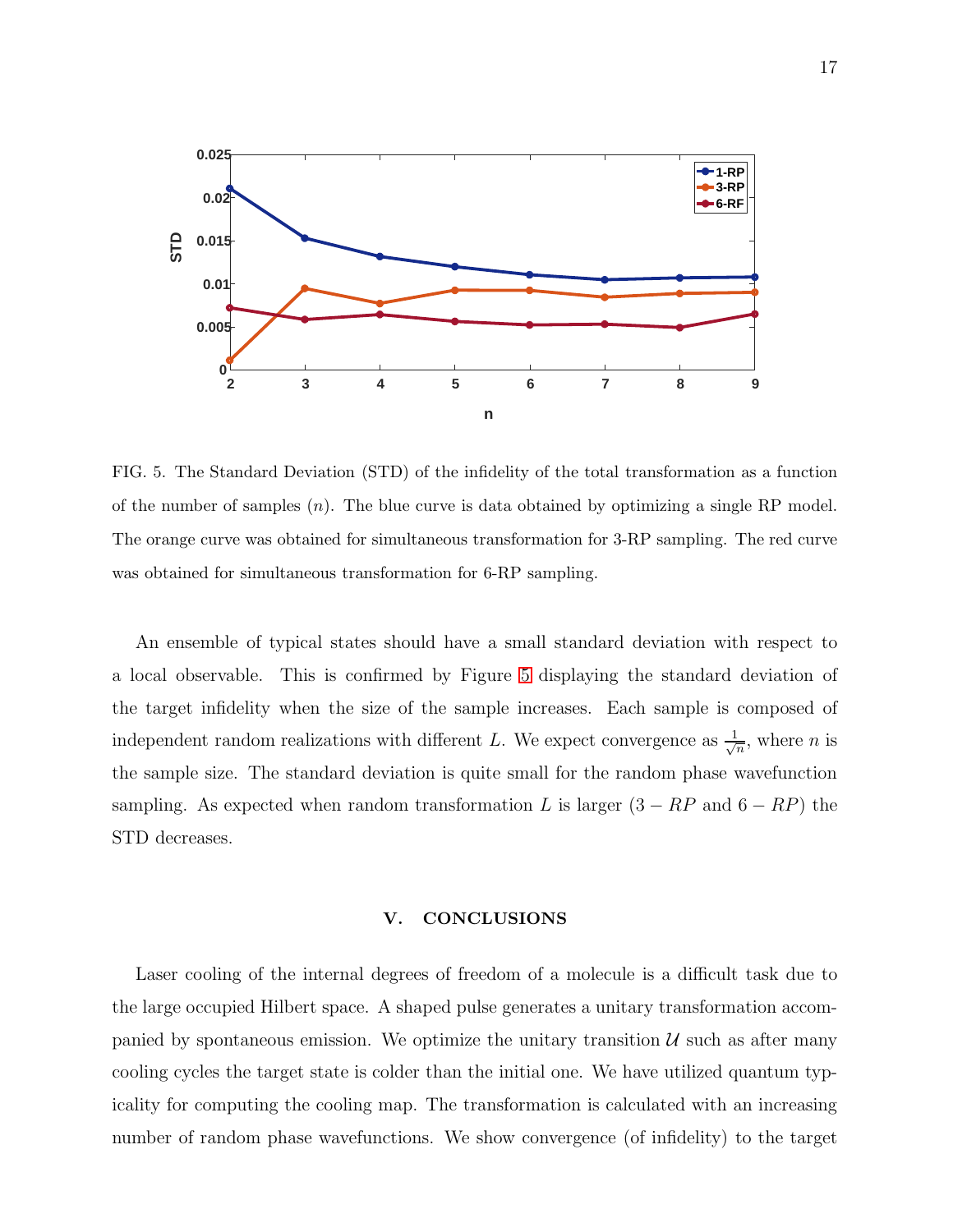state. Doing so while reducing the computational effort.

We have shown that this method can be utilized to model cooling of internal degrees of freedom of molecules. It is anticipated that a series of such transformation can cool the rotation to its ground state.

# VI. ACKNOWLEDGMENT

We thank Gerard Meijer for his helpful discussions. Work supported by Israel Science Foundation.

- <span id="page-17-0"></span>[1] S. J. Glaser, U. Boscain, T. Calarco, C. P. Koch, W. Köckenberger, R. Kosloff, I. Kuprov, B. Luy, S. Schirmer, T. Schulte-Herbrüggen, *et al.*, "Training schrödinger's cat: quantum optimal control," *The European Physical Journal D*, vol. 69, no. 12, p. 279, 2015.
- <span id="page-17-1"></span>[2] G. M. Huang, T. J. Tarn, and J. W. Clark, "On the controllability of quantum-mechanical systems," *Journal of Mathematical Physics*, vol. 24, no. 11, pp. 2608–2618, 1983.
- <span id="page-17-2"></span>[3] F. Albertini and D. D'Alessandro, "Notions of controllability for bilinear multilevel quantum systems," *IEEE Transactions on Automatic Control*, vol. 48, no. 8, pp. 1399–1403, 2003.
- <span id="page-17-3"></span>[4] V. Ramakrishna, M. V. Salapaka, M. Dahleh, H. Rabitz, and A. Peirce, "Controllability of molecular systems," *Physical Review A*, vol. 51, no. 2, p. 960, 1995.
- <span id="page-17-4"></span>[5] A. P. Peirce, M. A. Dahleh, and H. Rabitz, "Optimal control of quantum-mechanical systems: Existence, numerical approximation, and applications," *Physical Review A*, vol. 37, no. 12, p. 4950, 1988.
- <span id="page-17-6"></span>[6] R. Kosloff, S. A. Rice, P. Gaspard, S. Tersigni, and D. Tannor, "Wavepacket dancing: Achieving chemical selectivity by shaping light pulses," *Chemical Physics*, vol. 139, no. 1, pp. 201–220, 1989.
- <span id="page-17-5"></span>[7] J. P. Palao and R. Kosloff, "Optimal control theory for unitary transformations," *Physical Review A*, vol. 68, no. 6, p. 062308, 2003.
- [8] I. Serban, J. Werschnik, and E. K. U. Gross, ""Optimal control of time-dependent targets"," vol. 71, p. 053810, 2005.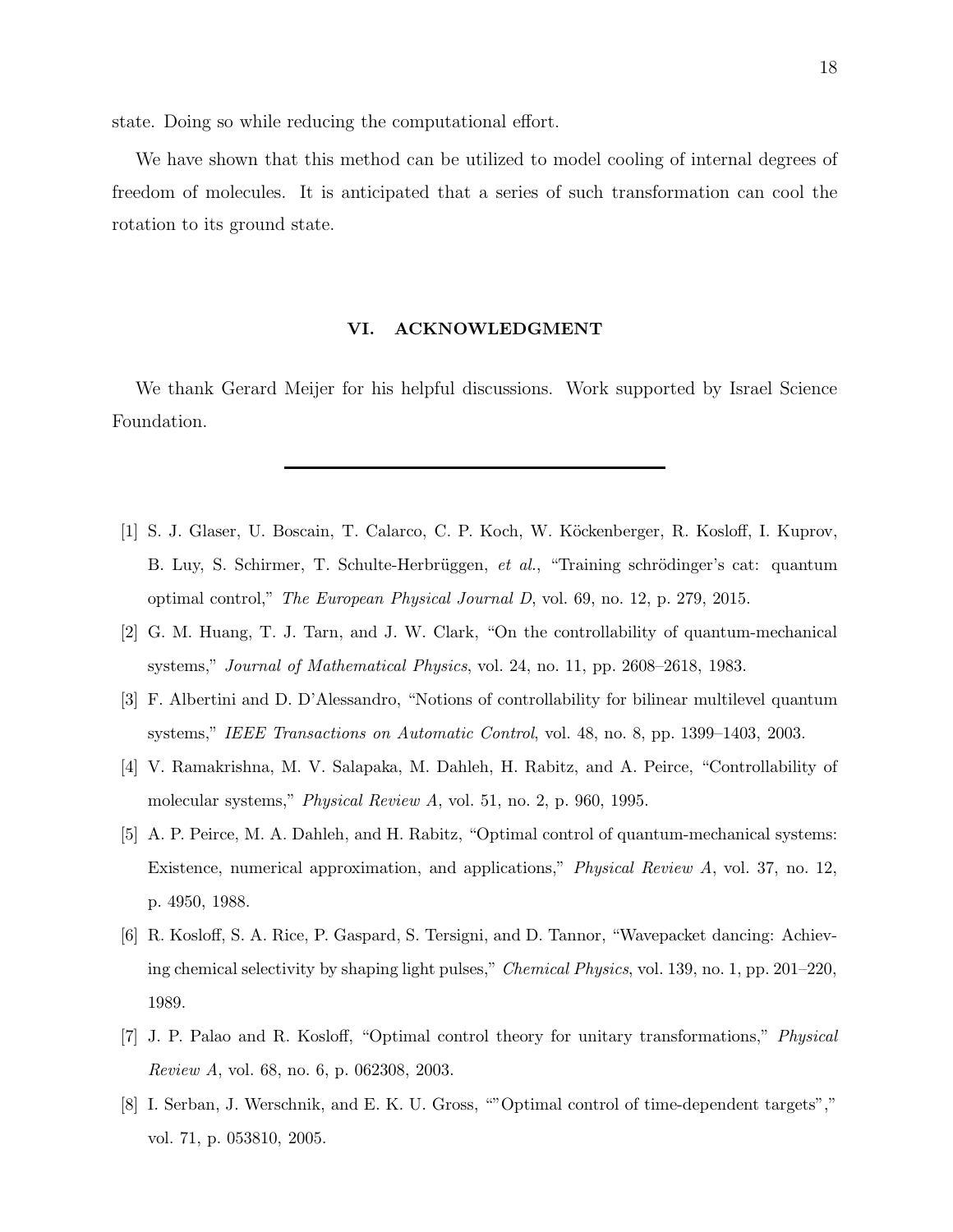- [9] J. Werschnik, and E. K. U. Gross, ""Quantum optimal control theory"," *J. Phys. B.*, vol. 40, pp. R175–R211, SEP 28 2007.
- [10] R. Eitan, M. Mundt, and D. J. Tannor, "Optimal control with accelerated convergence: Combining the krotov and quasi-newton methods," *Physical Review A*, vol. 83, no. 5, p. 053426, 2011.
- <span id="page-18-0"></span>[11] D. M. Reich, M. Ndong, and C. P. Koch, "Monotonically convergent optimization in quantum control using krotov's method," *The Journal of chemical physics*, vol. 136, no. 10, p. 104103, 2012.
- <span id="page-18-1"></span>[12] R. Kosloff, "Time-dependent quantum-mechanical methods for molecular dynamics," *The Journal of Physical Chemistry*, vol. 92, no. 8, pp. 2087–2100, 1988.
- <span id="page-18-2"></span>[13] S. Arora and B. Barak, *Computational complexity: a modern approach*. Cambridge University Press, 2009.
- <span id="page-18-3"></span>[14] C. Bartsch and J. Gemmer, "Dynamical typicality of quantum expectation values," *Physical review letters*, vol. 102, no. 11, p. 110403, 2009.
- <span id="page-18-4"></span>[15] J. Von Neumann, *Mathematical foundations of quantum mechanics*. Princeton university press, 2018.
- <span id="page-18-5"></span>[16] R. Uzdin and S. Rahav, "Global passivity in microscopic thermodynamics," *Physical Review X*, vol. 8, no. 2, p. 021064, 2018.
- <span id="page-18-6"></span>[17] R. Krems, B. Friedrich, and W. C. Stwalley, *Cold molecules: theory, experiment, applications*. CRC press, 2009.
- [18] J. Carini, S. Kallush, R. Kosloff, and P. Gould, "Enhancement of ultracold molecule formation using shaped nanosecond frequency chirps," *Physical review letters*, vol. 115, no. 17, p. 173003, 2015.
- <span id="page-18-8"></span>[19] S. Kallush and R. Kosloff, "Unitary photoassociation: One-step production of ground-state bound molecules," *Physical Review A*, vol. 77, no. 2, p. 023421, 2008.
- [20] M. Yeo, M. T. Hummon, A. L. Collopy, B. Yan, B. Hemmerling, E. Chae, J. M. Doyle, and J. Ye, "Rotational state microwave mixing for laser cooling of complex diatomic molecules," *Physical review letters*, vol. 114, no. 22, p. 223003, 2015.
- <span id="page-18-7"></span>[21] C.-Y. Lien, C. M. Seck, Y.-W. Lin, J. H. Nguyen, D. A. Tabor, and B. C. Odom, "Broadband optical cooling of molecular rotors from room temperature to the ground state," *Nature communications*, vol. 5, no. 1, pp. 1–7, 2014.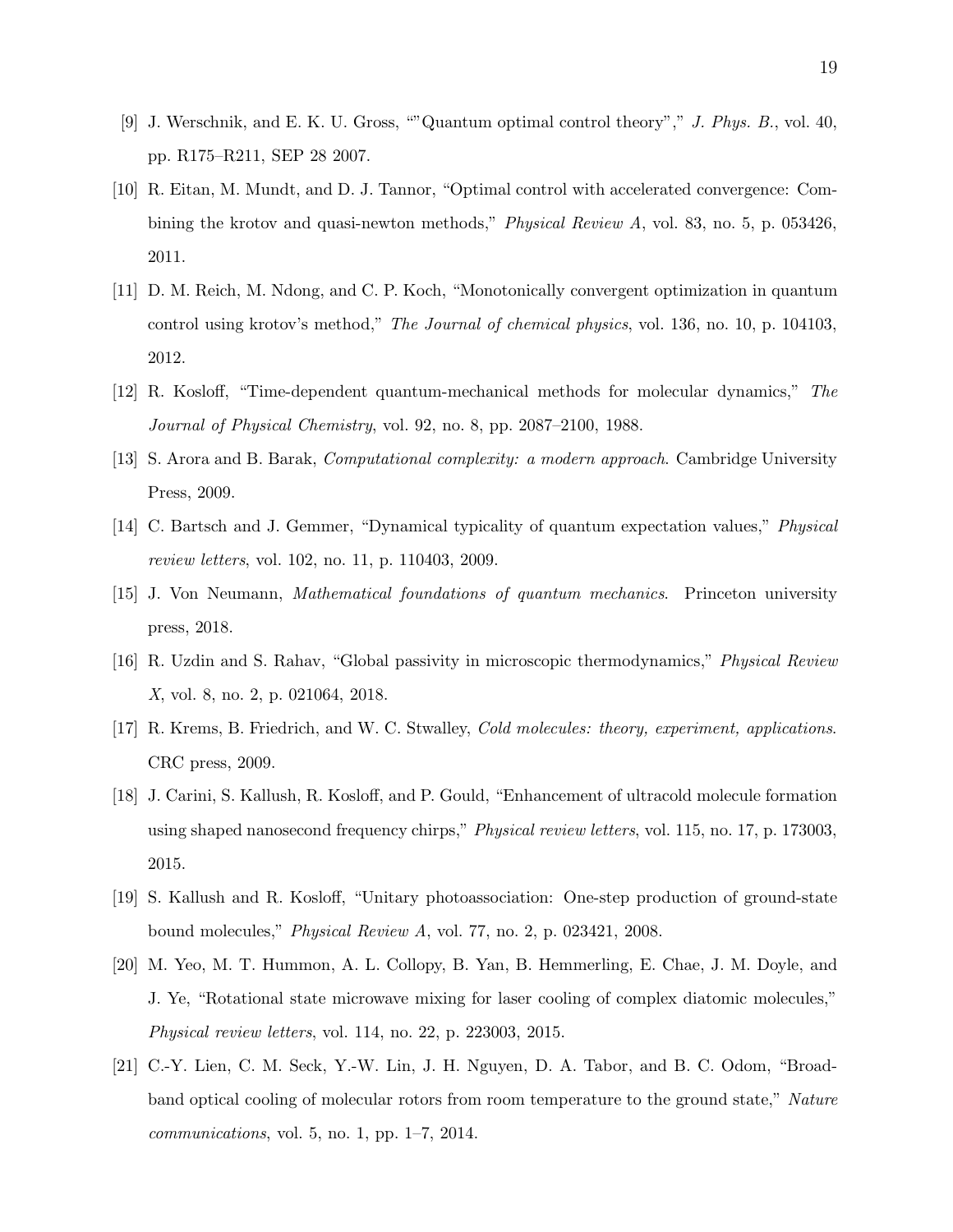- <span id="page-19-0"></span>[22] A. Aroch, S. Kallush, and R. Kosloff, "Optimizing the multicycle subrotational internal cooling of diatomic molecules," *Physical Review A*, vol. 97, no. 5, p. 053405, 2018.
- [23] W. M. Itano, J. C. Bergquist, J. J. Bollinger, and D. J. Wineland, "Cooling methods in ion traps," *Physica Scripta*, vol. 1995, no. T59, p. 106, 1995.
- <span id="page-19-1"></span>[24] M. Zeppenfeld, B. G. Englert, R. Glöckner, A. Prehn, M. Mielenz, C. Sommer, L. D. van Buuren, M. Motsch, and G. Rempe, "Sisyphus cooling of electrically trapped polyatomic molecules," *Nature*, vol. 491, no. 7425, pp. 570–573, 2012.
- <span id="page-19-2"></span>[25] Y. Maday and G. Turinici, "New formulations of monotonically convergent quantum control algorithms," *The Journal of Chemical Physics*, vol. 118, no. 18, pp. 8191–8196, 2003.
- <span id="page-19-3"></span>[26] D. M. Reich and C. P. Koch, "Cooling molecular vibrations with shaped laser pulses: optimal control theory exploiting the timescale separation between coherent excitation and spontaneous emission," *New Journal of Physics*, vol. 15, no. 12, p. 125028, 2013.
- <span id="page-19-4"></span>[27] T. Brixner, G. Krampert, T. Pfeifer, R. Selle, G. Gerber, M. Wollenhaupt, O. Graefe, C. Horn, D. Liese, and T. Baumert, "Quantum control by ultrafast polarization shaping," *Physical review letters*, vol. 92, no. 20, p. 208301, 2004.
- <span id="page-19-5"></span>[28] S. Truppe, S. Marx, S. Kray, M. Doppelbauer, S. Hofsaess, H. C. Schewe, B. Sartakov, and G. Meijer, "Spectroscopy, buffer gas cooling and radiation pressure slowing of alf molecules," *Bulletin of the American Physical Society*, vol. 64, 2019.
- <span id="page-19-6"></span>[29] S. Truppe, S. Marx, S. Kray, M. Doppelbauer, S. Hofsäss, H. C. Schewe, N. Walter, J. Pérez-Ríos, B. G. Sartakov, and G. Meijer, "Spectroscopic characterization of aluminum monofluoride with relevance to laser cooling and trapping," *Physical Review A*, vol. 100, no. 5, p. 052513, 2019.
- <span id="page-19-8"></span><span id="page-19-7"></span>[30] R. N. Zare, *Angular momentum*, vol. 33. Wiley, New York, 1988.
- [31] A. Lenard, "Thermodynamical proof of the gibbs formula for elementary quantum systems," *Journal of Statistical Physics*, vol. 19, no. 6, pp. 575–586, 1978.
- <span id="page-19-9"></span>[32] D. J. Tannor, *Introduction to quantum mechanics: a time-dependent perspective*. 2007.
- <span id="page-19-10"></span>[33] J. Werschnik and E. Gross, "Quantum optimal control theory," *Journal of Physics B: Atomic, Molecular and Optical Physics*, vol. 40, no. 18, p. R175, 2007.
- <span id="page-19-11"></span>[34] I. Degani, A. Zanna, L. SÆlen, and R. Nepstad, "Quantum control with piecewise constant control functions," *SIAM Journal on Scientific Computing*, vol. 31, no. 5, pp. 3566–3594, 2009.